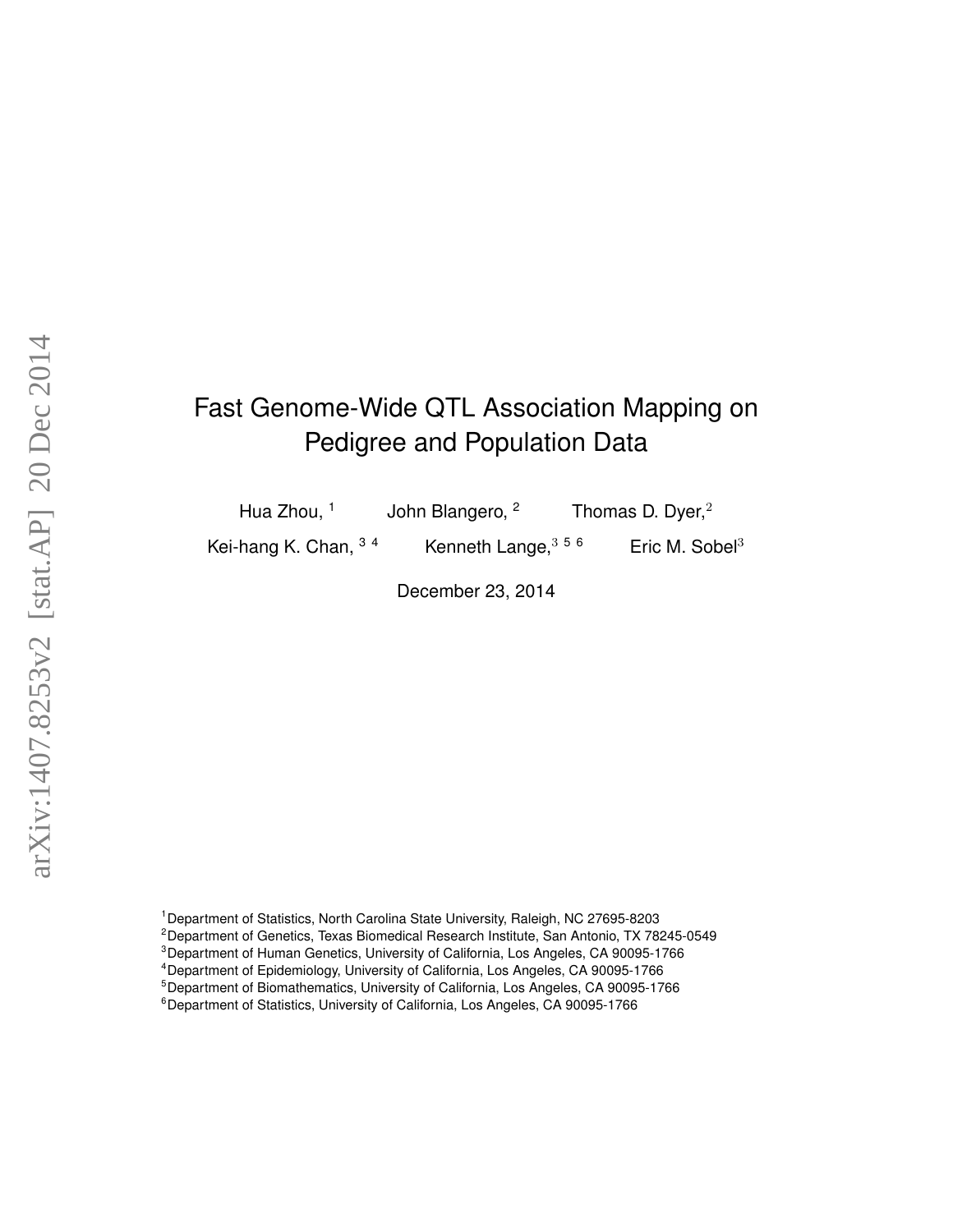#### **Abstract**

Since most analysis software for genome-wide association studies (GWAS) currently exploit only unrelated individuals, there is a need for efficient applications that can handle general pedigree data or mixtures of both population and pedigree data. Even data sets thought to consist of only unrelated individuals may include cryptic relationships that can lead to false positives if not discovered and controlled for. In addition, family designs possess compelling advantages. They are better equipped to detect rare variants, control for population stratification, and facilitate the study of parent-of-origin effects. Pedigrees selected for extreme trait values often segregate a single gene with strong effect. Finally, many pedigrees are available as an important legacy from the era of linkage analysis. Unfortunately, pedigree likelihoods are notoriously hard to compute. In this paper we re-examine the computational bottlenecks and implement ultra-fast pedigree-based GWAS analysis. Kinship coefficients can either be based on explicitly provided pedigrees or automatically estimated from dense markers. Our strategy (a) works for random sample data, pedigree data, or a mix of both; (b) entails no loss of power; (c) allows for any number of covariate adjustments, including correction for population stratification; (d) allows for testing SNPs under additive, dominant, and recessive models; and (e) accommodates both univariate and multivariate quantitative traits. On a typical personal computer (6 CPU cores at 2.67 GHz), analyzing a univariate HDL (high-density lipoprotein) trait from the San Antonio Family Heart Study (935,392 SNPs on 1357 individuals in 124 pedigrees) takes less than 2 minutes and 1.5 GB of memory. Complete multivariate QTL analysis of the three timepoints of the longitudinal HDL multivariate trait takes less than 5 minutes and 1.5 GB of memory. The algorithm is implemented as the Ped-GWAS Analysis (Option 29) in the MENDEL statistical genetics software package, which is freely available for Macintosh, Linux, and Windows platforms from <http://genetics.ucla.edu/software/mendel>.

**Key words**: genome-wide association study; pedigree; kinship; score test; fixed-effects models, multivariate traits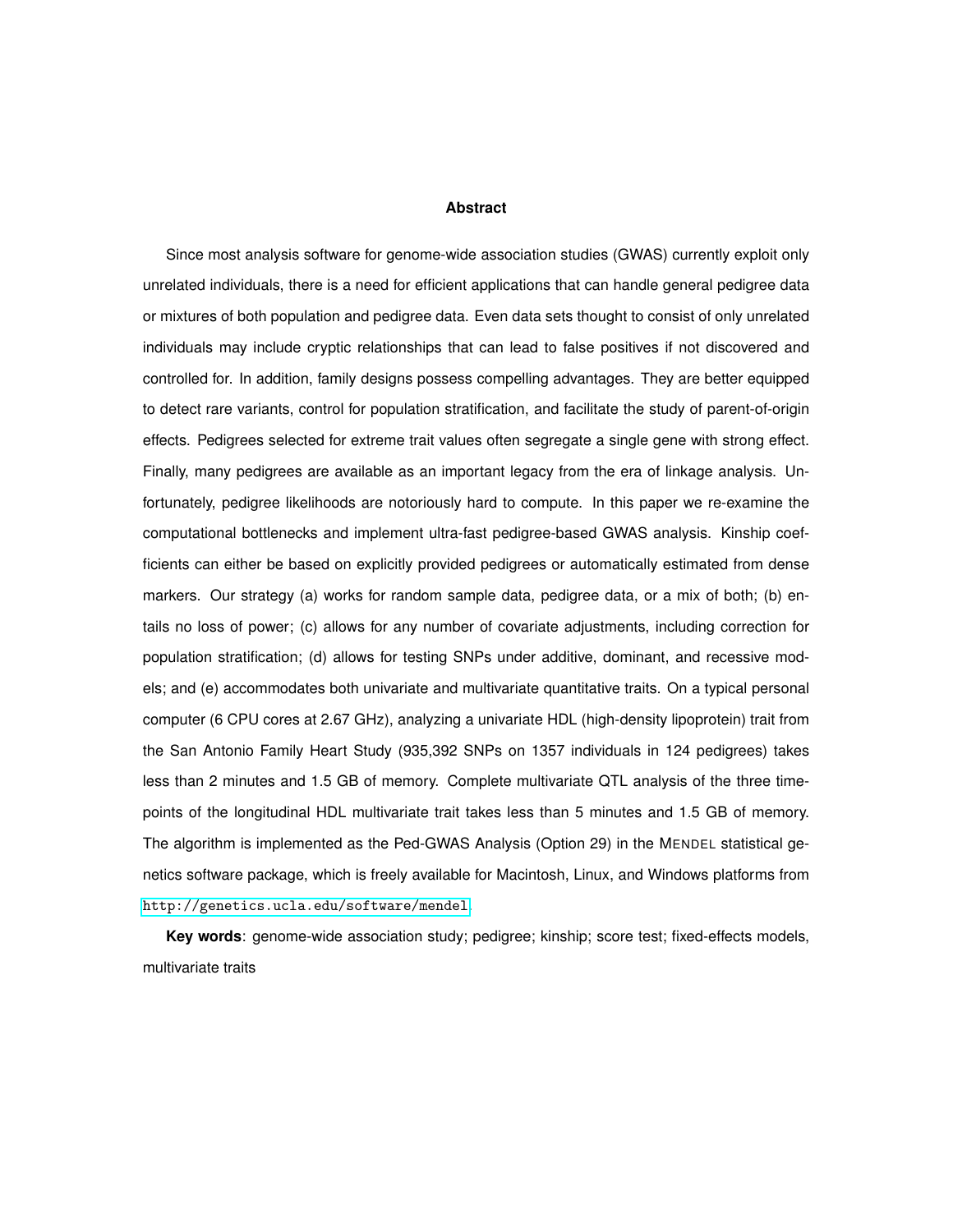## **1 Introduction**

Genome-wide association studies (GWAS) are now at a crossroads. After the discovery of thousands of genes influencing hundreds of common traits<sup>[9](#page-18-0)</sup>, much of the low-hanging fruit has been plucked  $^{13,36}$  $^{13,36}$  $^{13,36}$  $^{13,36}$ . Because of the enormous sample sizes of current studies, new trait genes are still being uncovered. Unfortunately, most entail small effects. Is it possible that inheritance is predominantly polygenic, and a law of diminishing returns has set in? The push to exploit rare variants is one response to this dilemma. The previous generation of geneticists relied on linkage to map rare variants. Linkage mapping fell from grace because of its poor resolution. Reducing a genome search to a one or two megabase region leaves too large an expanse of DNA to sift. The real gold of linkage mapping may well be its legacy pedigrees  $26$ . Pedigree data is particularly attractive in association studies because it permits control of population substructure and study of parent-of-origin effects. Related affecteds are also more likely to share the same disease predisposing gene than unrelated affecteds. Even in population-based association studies, taking into account estimated identity-by-descent (IBD) information is apt to reduce false positives and increases power. The recent availability of dense marker data from genotyping chips enables quick and accurate estimation of global and even local  $IBD<sup>7</sup>$  $IBD<sup>7</sup>$  $IBD<sup>7</sup>$ .

Geneticists turned to random sample and case-control data because of the relative ease of collecting population data and the computational challenges posed by pedigrees. The tide of computational complexity is now beginning to turn. To handle pedigree data in association testing, statistical geneti-cists have proposed semiparametric methods such as the generalized linear mixed model (GLMM)<sup>[1,](#page-17-0)[3](#page-17-1)</sup> and generalized estimating equations  $(GEE)^{5,4}$  $(GEE)^{5,4}$  $(GEE)^{5,4}$  $(GEE)^{5,4}$ . Although such methods work for both quantitative and binary traits, they are compromised by current restrictions that reduce power. The GEE approach requires input of a working correlation structure for each pedigree. The kinship coefficient matrix is a natural candidate. However, current implementations require the same working correla-tion matrix across all clusters, which implicitly requires all pedigrees to have the same structure<sup>[4](#page-18-3)</sup>. This is a dubious and restrictive assumption. In the limited context of case-control studies, recent methods such as  $M_{QLS}$ <sup>[32](#page-20-1)</sup>, <code>ROADTRIPS</code><sup>[33](#page-21-1)</sup>, and <code>FPCA[46](#page-22-0)</code> correct for pedigree and ethnically induced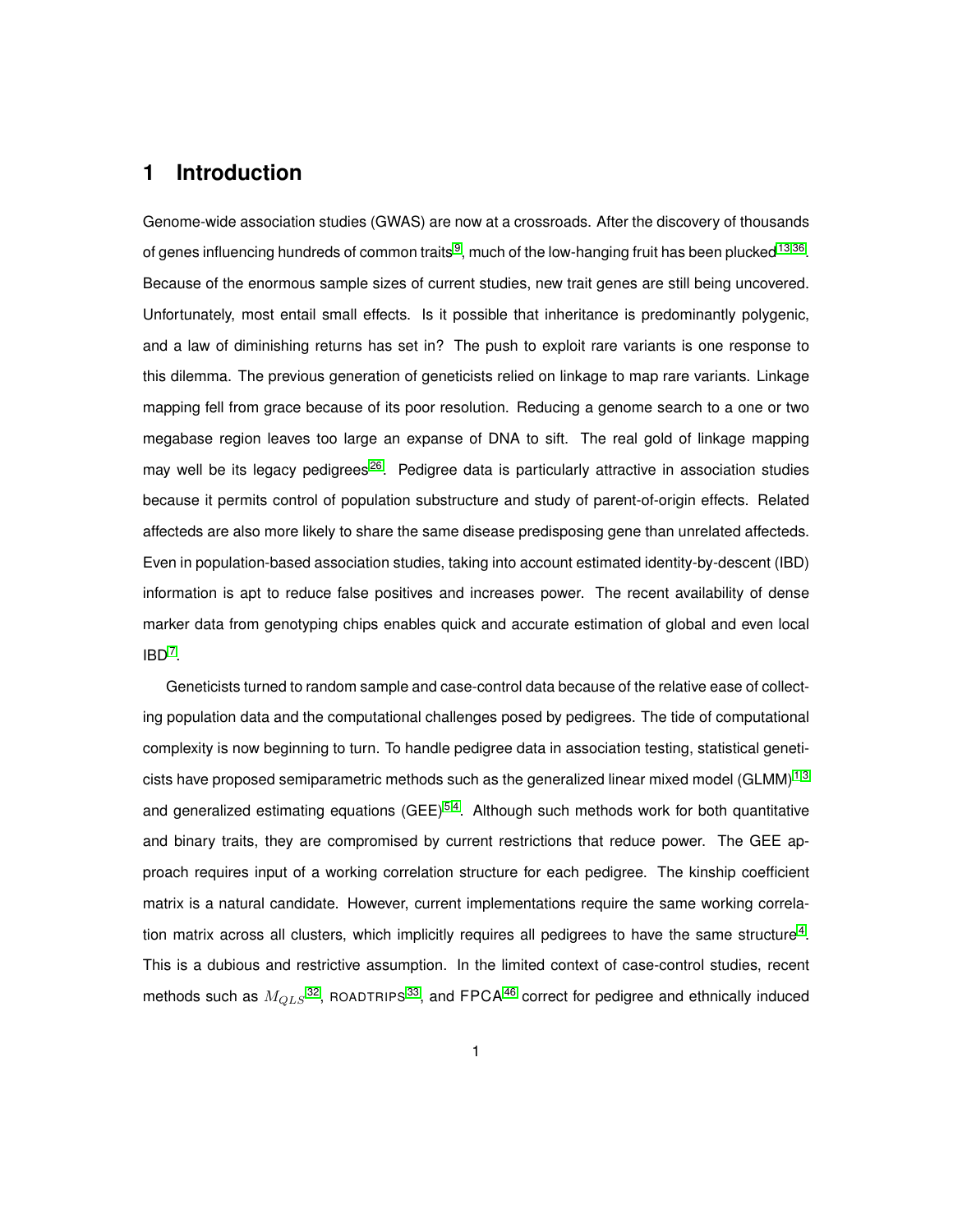|                                          | MENDEL | FAST-LMM | GEMMA |
|------------------------------------------|--------|----------|-------|
| Multi-threaded operation                 | Yes    | Yes      | No.   |
| Can estimate kinships via SNPs           | Yes    | Yes      | Yes   |
| Imports & exports kinship estimates      | Yes    | Yes      | Yes   |
| Allows retained co-variates              | Yes    | Yes      | Yes   |
| Allows linear constraints on co-variates | Yes    | No       | No.   |
| Can use either LRT or score test         | Yes    | No       | Yes*  |
| Allows multivariate analysis             | Yes    | No       | Yes   |
| Can perform multiple univariate analyses | Yes    | No       | No.   |
| Allows $> 2$ variance components         | Yes    | No       | No.   |
| Analyzes X-linked loci                   | Yes    | No       | No.   |
| Automatic SNP filtering on MAF           | Yes    | No       | Yes   |
| Allows non-additive SNP models           | Yes    | No       | No.   |
| Detects outlier pedigrees                | Yes    | No       | No.   |
| Detects outlier individuals              | Yes    | No       | No.   |
| Can simulate genotype/phenotype data     | Yes    | No       | No.   |
| Reads in fractional genotype values      | No.    | Yes      | Yes   |

<span id="page-3-0"></span>Table 1: Comparison of features in MENDEL, FAST-LMM, and GEMMA for GWAS of QTLs. \*GEMMA can use the likelihood ratio, score, or Wald test.

correlations by exploiting dense marker data. Other authors attack the same issues more broadly from the GLMM perspective<sup>[10](#page-18-4)[,41,](#page-21-2)[23](#page-20-2)</sup>. Korte et al.<sup>[12](#page-18-5)</sup> generalizes GLMM to multivariate traits. Models based on the transmission-disequilibrium test  $(TDT)^{30}$  $(TDT)^{30}$  $(TDT)^{30}$  and its generalization, the family-based association test (FBAT) [15](#page-19-1)[,16,](#page-19-2)[35](#page-21-3)[,37,](#page-21-4)[38](#page-21-5), are promising but ignore covariates and polygenic background. See Van Steen<sup>[34](#page-21-6)</sup> for a recent overview of FBAT methods for GWAS. We treat all of these extensions in a unified framework consistent with exceptionally fast computing.

The present paper re-examines the computational bottlenecks encountered in association mapping with pedigree data. It turns out that the previous objections to pedigree GWAS can be overcome. Kinship coefficients can be based on explicitly provided pedigree structure or estimated from dense markers when genealogies are missing or dubious. Frequentist hypothesis testing usually operates by comparing maximum likelihoods under the null and alternative hypotheses. Maximization of the alternative likelihood must be conducted for each and every marker. Score tests constitute a more ef-ficient strategy than likelihood ratio tests. This is the point of departure taken by Chen and Abecasis<sup>[6](#page-18-6)</sup>, but they use approximations that we avoid. The GLOGS program<sup>[31](#page-20-4)</sup> makes similar approximations in the case-control setting. Here we consider arbitrary pedigrees and multivariate quantitative traits.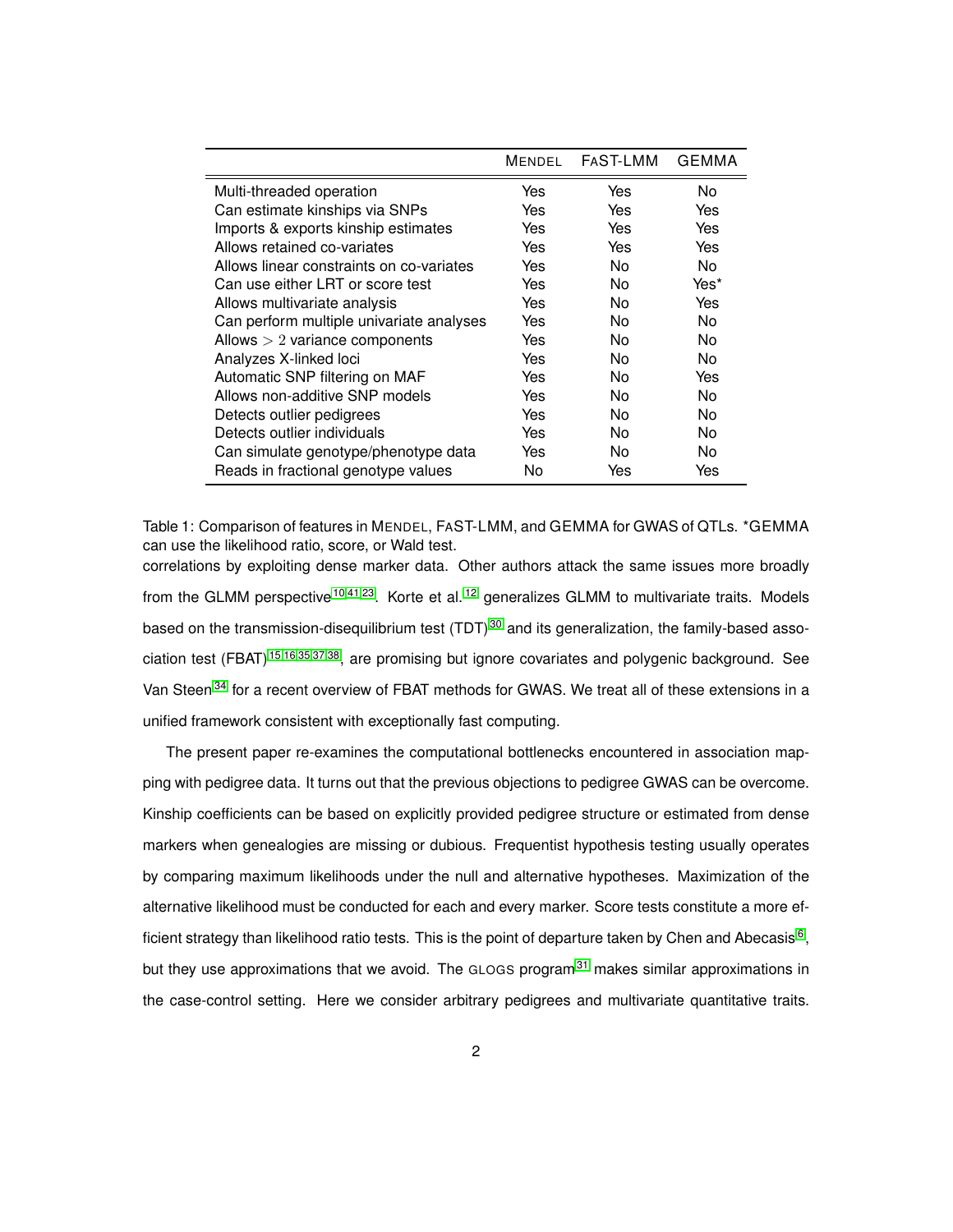Score tests require no additional iteration under the alternative model. All that is needed is evaluation of a quadratic form combining the score vector and the expected information matrix at the maximum likelihood estimates under the null model. Although it takes work to assemble these quantities, a careful analysis of the algorithm shows that fast testing is perfectly feasible.

In our implementation of score testing, the few SNPs with the most significant score-test p-values are automatically re-analyzed by the slightly more powerful, but much slower, likelihood ratio test (LRT). Our fixed effects (mean component) model assumes Gaussian variation of the trait; the two alleles of a SNP shift trait means. There is no confounding of association and linkage. This framework carries with it several advantages. First, it applies to random sample data, pedigree data, or a mix of both. Second, it enables covariate adjustment, including correction for population stratification. Third, it accommodates additive, dominant, and recessive SNP models. Fourth, it also accommodates both univariate and multivariate traits. And fifth, as just mentioned, it fosters both likelihood ratio tests and score tests. The mean component model is now implemented in our software package MENDEL for easy use by the genetics community. In addition, MENDEL provides a complete suite of tools for pedigree analysis, including GWAS data preparation and manipulation, pedigree genotype simulation (gene dropping), trait simulation, genotype imputation, local and global kinship coefficient estimation, and pedigree-based GWAS (ped-GWAS)<sup>[21](#page-19-3)[,20](#page-19-4)</sup>.

The competing software packages  $EMMAX^{11}$  $EMMAX^{11}$  $EMMAX^{11}$ ,  $MMM^{27}$  $MMM^{27}$  $MMM^{27}$ ,  $FAST-LMM^{23,24}$  $FAST-LMM^{23,24}$  $FAST-LMM^{23,24}$  $FAST-LMM^{23,24}$ , and  $GEMMA^{44,45}$  $GEMMA^{44,45}$  $GEMMA^{44,45}$  $GEMMA^{44,45}$  already implement variance component models for quantitative trait locus (QTL) analysis. Exhaustive comparison of MENDEL to each of these programs is beyond the scope of the current paper. We limit our comparisons of MENDEL to the state-of-art packages FAST-LMM and GEMMA, arguably the fastest and most sophisticated of the competition. Table [1](#page-3-0) summarizes some of the qualitative features of these packages. Our numerical examples also demonstrate an order of magnitude advantage in speed of MENDEL over FAST-LMM and GEMMA. This advantage stems from our careful formulation of the score test and our exploitation of the multicore processors resident in almost all personal computers and computational clusters.

3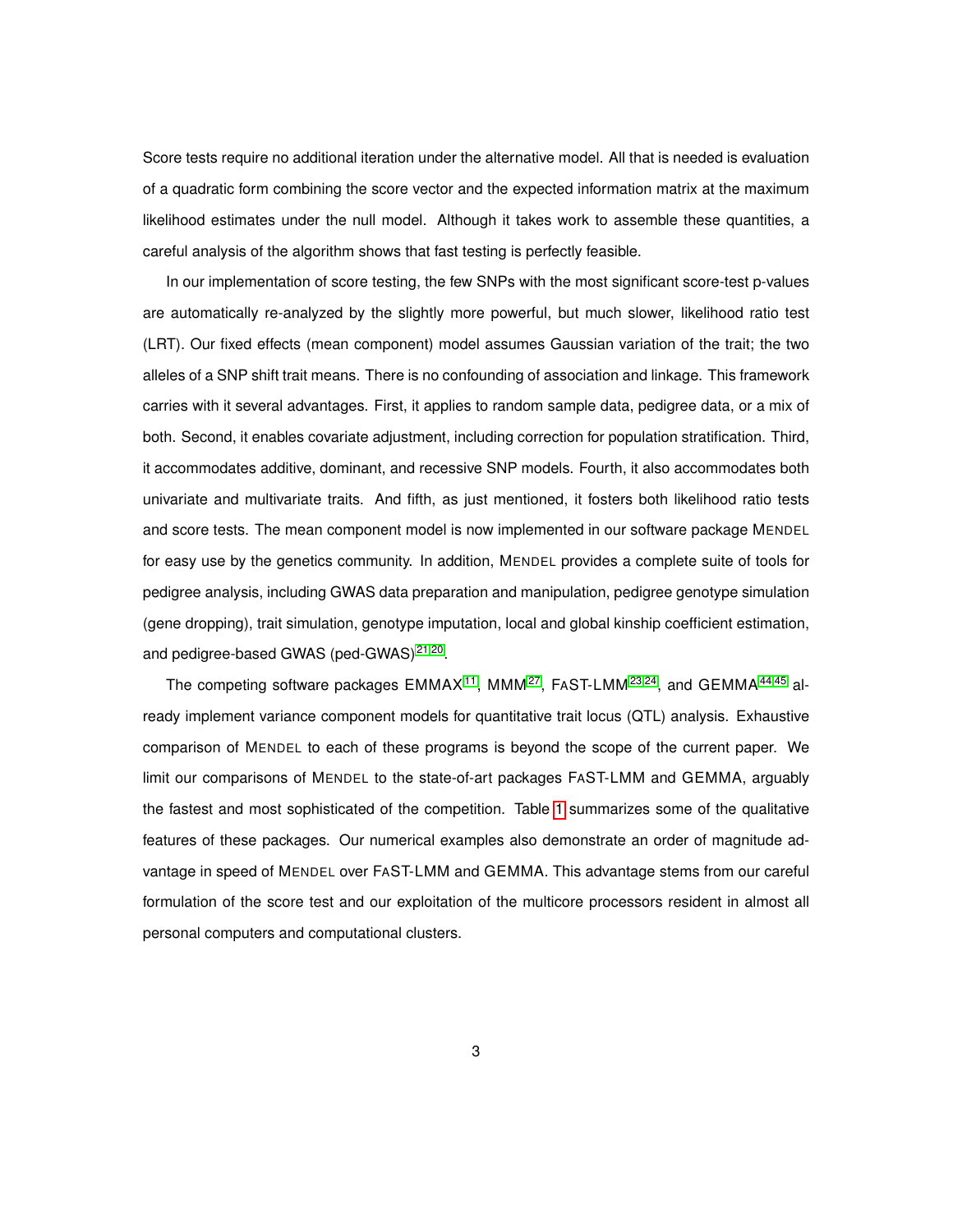# **2 Methods**

#### **2.1 QTL Association Mapping with Pedigrees**

QTL association mapping typically invokes the multivariate Gaussian distribution to model the trait values  $y = (y_i)$  over a pedigree. The observed trait value  $y_i$  of person i can be either univariate or multivariate. For simplicity we first assume  $y_i$  is univariate and later indicate the necessary changes for multivariate  $y_i$ . The standard model<sup>[17](#page-19-5)</sup> collects the corresponding trait means into a vector  $\boldsymbol{\nu}$  and the corresponding covariances into a matrix  $\Omega$  and represents the loglikelihood of a pedigree as

<span id="page-5-0"></span>
$$
L = -\frac{1}{2}\ln\det\Omega - \frac{1}{2}(\boldsymbol{y}-\boldsymbol{\nu})^t\Omega^{-1}(\boldsymbol{y}-\boldsymbol{\nu}),
$$
\n(1)

where det denotes the determinant function and the covariance matrix is typically parametrized as

<span id="page-5-1"></span>
$$
\Omega = 2\sigma_a^2 \Phi + \sigma_d^2 \Delta_7 + \sigma_h^2 H + \sigma_e^2 I. \tag{2}
$$

Here the variance component  $\Phi$  is the global kinship coefficient matrix capturing additive polygenic effects, and  $\Delta_7$  is a condensed identity coefficient matrix capturing dominance genetic effects. When pedigree structure is explicitly given, these genetic identity coefficients are easily calculated<sup>[17](#page-19-5)</sup>. With unknown or dubious genealogies, the global kinship coefficient can be accurately estimated from dense markers<sup>[7](#page-18-1)</sup>. The household effect matrix  $\bm{H}$  has entries  $h_{ij}=1$  if individuals  $i$  and  $j$  belong to the same household and 0 otherwise. Individual environmental contributions and trait measurement errors are incorporated via the identity matrix I. MENDEL's implementation of this model can include both the two standard variance classes, additive and environmental, as well as the two extra variances classes, dominance and household. Inclusion of additional variance classes has no significant effect on MENDEL's speed of computation.

In general, a mixed model for QTL association mapping captures polygenic and other random effects through  $\Omega$  and captures QTL fixed effects through  $\nu$ . Let  $\beta$  denote the full vector of regression coefficients parameterizing  $\nu$ . In a linear model one postulates that  $\nu = A\beta$  for some predictor matrix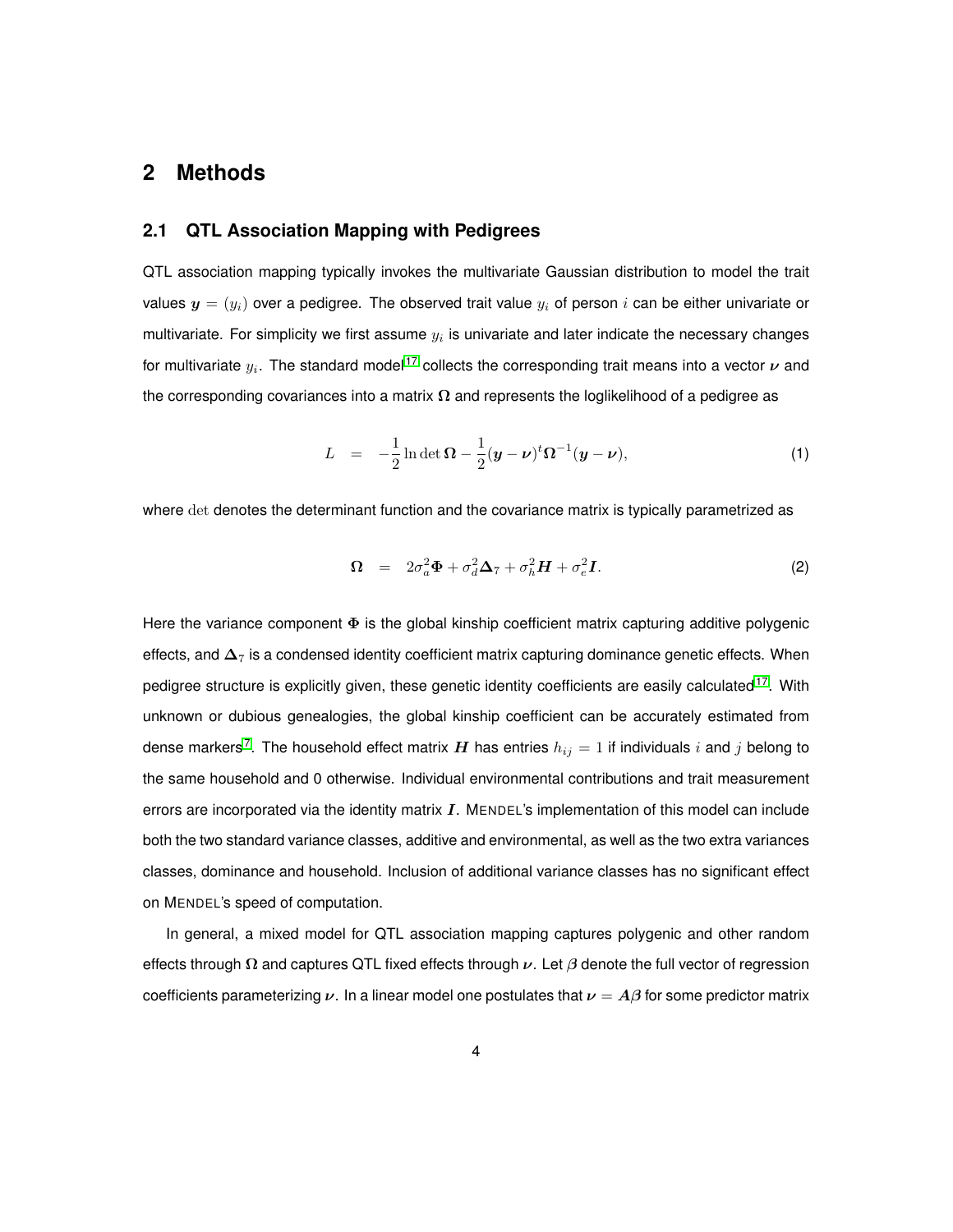|     |    | Genotype    Additive Dominant Recessive |     |
|-----|----|-----------------------------------------|-----|
| 1/1 | -1 | -- 1                                    | - 1 |
| 1/2 |    | -- 1                                    |     |
| 2/2 |    |                                         |     |

<span id="page-6-0"></span>Table 2: Genotype encodings for the major gene models. The additive model is the default choice. In the genotype column, "1" and "2" represent the first and second alleles for each SNP. An effect size estimate reflects the change in trait values due to each positive unit change in the encodings. For example, the default additive model estimates the mean trait difference in moving from a 1/2 genotype to a 2/2 genotype.

A incorporating relevant covariates such as age, gender, and diet. In testing association against a given SNP,  $A$  is augmented by an extra column whose entries encode genotypes according to one of the models (additive, dominant, and recessive) shown in see Table [2.](#page-6-0) To accommodate imprecise imputation in an additive model, these encodings can be made fractional. The corresponding component of  $\beta$ ,  $\beta_{\text{SNP}}$ , is the SNP effect size. In likelihood ratio association testing one contrasts the null hypothesis  $\beta_{SNP} = 0$  with the alternative hypothesis  $\beta_{SNP} \neq 0$ . In testing a univariate trait, the likelihood ratio statistic asymptotically follows a  $\chi_1^2$  distribution. In testing a multivariate trait with  $T > 1$  components, each row of A must be replicated T times. The likelihood ratio statistic then asymptotically follows a  $\chi^2_T$  distribution. To implement likelihood ratio testing, iterative maximum likelihood estimation must be undertaken for each and every SNP under the alternative hypothesis. This unfortunate requirement is the major stumbling block retarding pedigree analysis.

Score tests serve as convenient substitutes for likelihood ratio tests. The current paper describes how to implement ultra-fast score tests for screening SNPs. Only SNPs with the most significant score test p-values are further subjected to the more accurate likelihood ratio test. An advantage of the likelihood ratio method is that it estimates effect sizes. In contrast, the score test only requires parameter estimates under the null hypothesis and involves no iteration beyond fitting the null model. The score vector is the gradient  $\nabla L(\theta)$  of the loglikelihood  $L(\theta)$ , where the full parameter vector  $\theta$  includes variance components such as the additive genetic variance in addition to the regression coefficient vector  $\beta$ . The transpose  $dL(\theta)$  of the score is a row vector called the first differential of  $L(\theta)$ . The expected information  $J(\theta)$  is the covariance matrix of the score vector. It is well known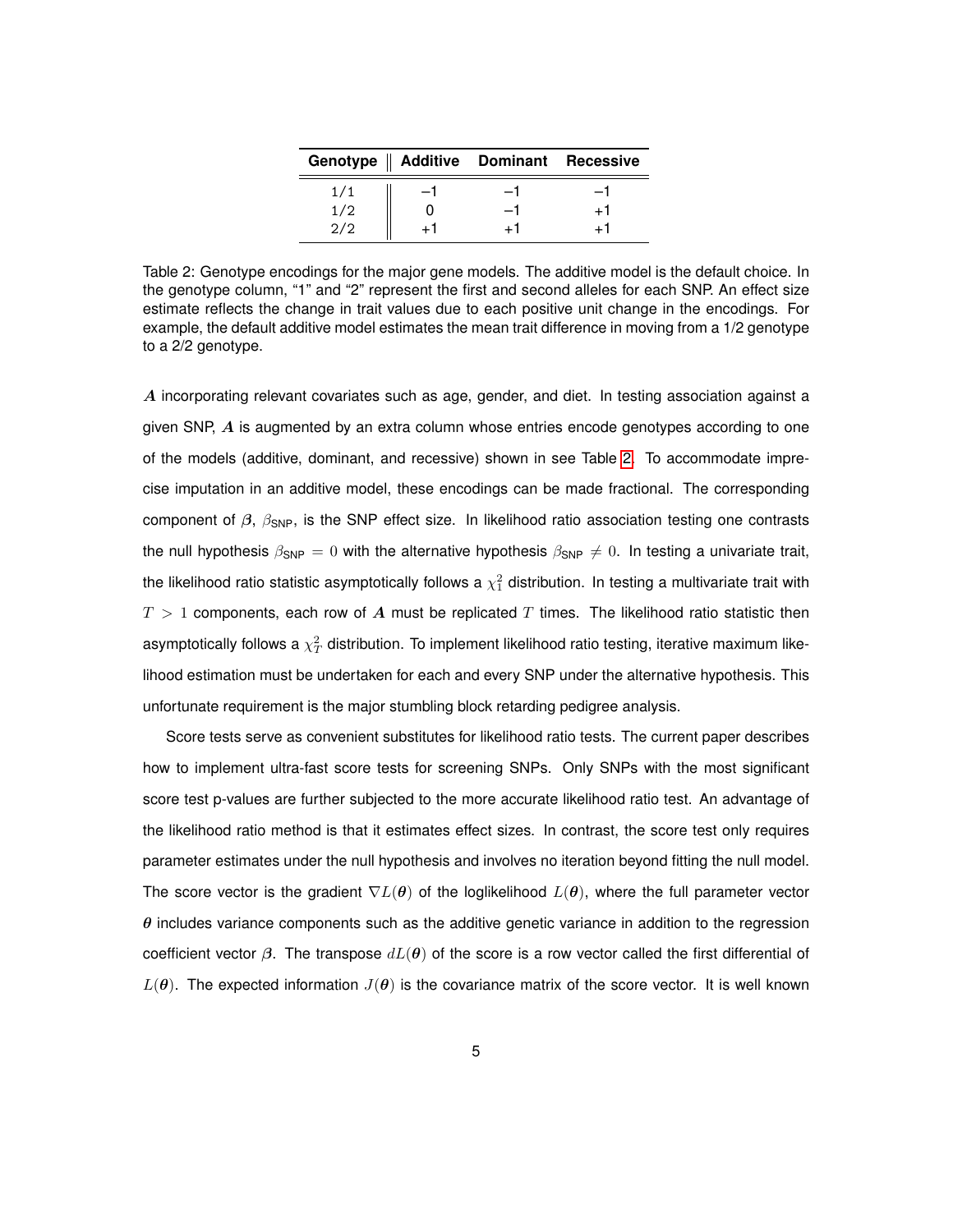that the expected value of the observed information matrix (negative second differential)  $-d^2L(\theta)$ coincides with  $J(\boldsymbol{\theta})^{28}$  $J(\boldsymbol{\theta})^{28}$  $J(\boldsymbol{\theta})^{28}$ . The score statistic

$$
S(\boldsymbol{\theta}) = dL(\boldsymbol{\theta})J(\boldsymbol{\theta})^{-1}\nabla L(\boldsymbol{\theta}) \approx dL(\boldsymbol{\theta})\left[-d^2L(\boldsymbol{\theta})\right]^{-1}\nabla L(\boldsymbol{\theta})
$$

is evaluated at the maximum likelihood estimates under the null hypothesis with the parameter  $\beta_{\text{SNP}}$ of the alternative hypothesis set to 0.

#### **2.2 Fast Score Test for Individual SNPs**

Under the multivariate model, the expected information matrix  $J(\theta)$  for a single pedigree can be written in the block diagonal form

$$
J(\boldsymbol{\theta}) = \begin{pmatrix} \mathbf{E}[-d_{\boldsymbol{\beta}}^2 L(\boldsymbol{\theta})] & 0 \\ 0 & \mathbf{E}[-d_{\boldsymbol{\sigma}}^2 L(\boldsymbol{\theta})] \end{pmatrix},
$$
(3)

where  $\sigma$  denotes the vector of variance parameters<sup>[17](#page-19-5)</sup>. For independent pedigrees, the loglikelihoods [\(1\)](#page-5-0) and corresponding score vectors and expected information matrices add. Hence, the block diagonal form of  $J(\theta)$  is preserved. Because the inverse of a block diagonal matrix is block diagonal, the score statistic splits into a piece contributed by the variance components plus a piece contributed by the mean components. The maximum likelihood estimate  $\hat{\theta} = (\hat{\beta}, \hat{\sigma})$  under the null model is a stationary point of the loglikelihood. Thus, the variance components segment  $\nabla_{\bm{\sigma}}L(\hat{\bm{\theta}})$  of the score vector vanishes. We therefore focus on the mean components segment of the score vector.

If the pedigrees are labeled  $1, \ldots, n$ , then the pertinent quantities for implementing the score test are

$$
\sum_{i=1}^n \nabla_{\boldsymbol{\beta}} L_i(\boldsymbol{\theta}) = \sum_{i=1}^n A_i^t \Omega_i^{-1} r_i
$$
  

$$
\sum_{i=1}^n \mathrm{E}[-d_{\boldsymbol{\beta}}^2 L_i(\boldsymbol{\theta})] = \sum_{i=1}^n A_i^t \Omega_i^{-1} A_i,
$$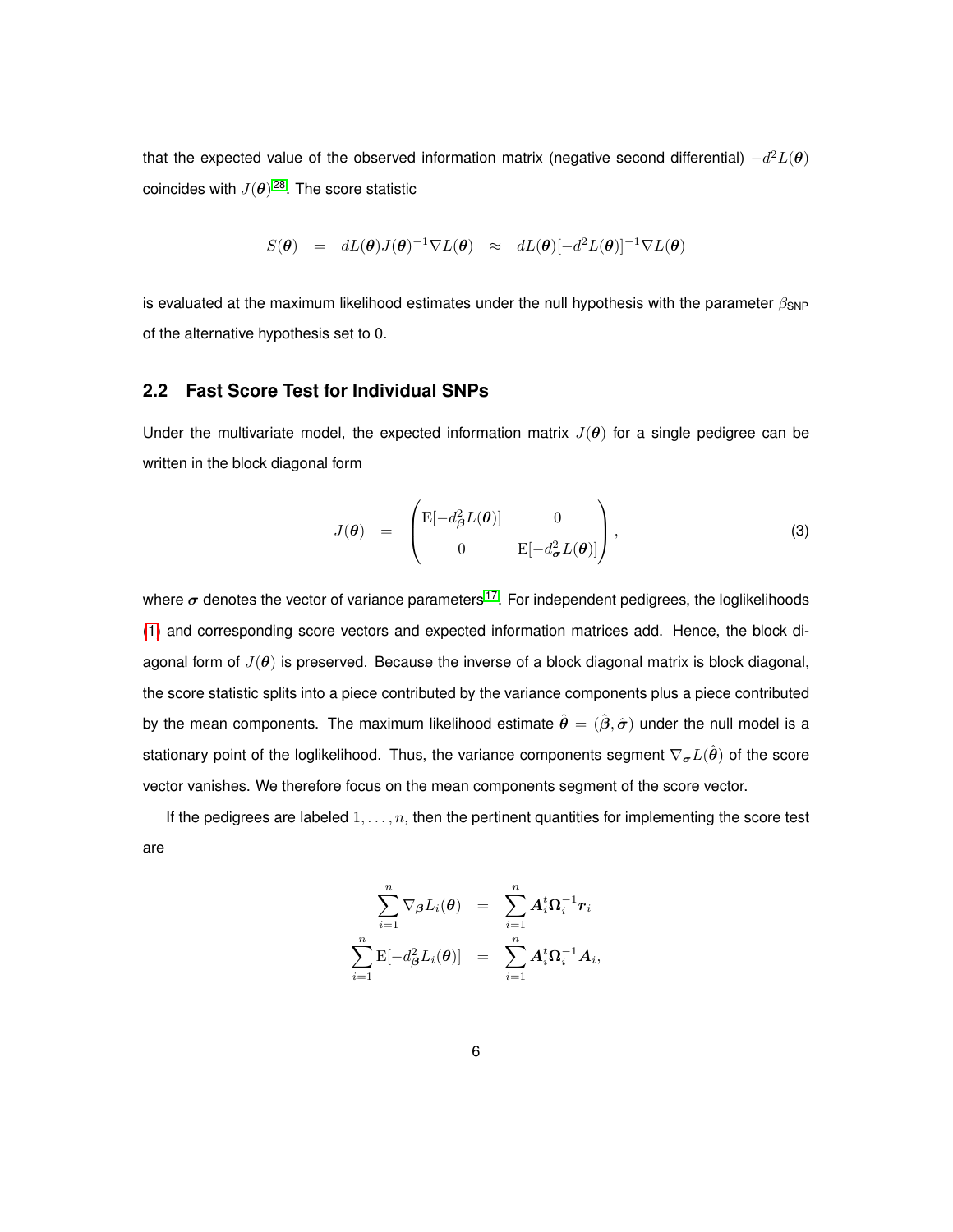where  $r_i=\bm{y}_i-A_i\hat{\bm{\beta}}$  is the residual for pedigree  $i$  and the covariance matrix  $\bm{\Omega}_i$  for pedigree  $i$  is determined by equation [\(2\)](#page-5-1). See Chapter 8 of Lange<sup>[17](#page-19-5)</sup> for a detailed derivation of the score and expected information. Since the score statistic is calculated from estimated parameters under the null model, residuals do not change when we expand the null model to the alternative model keeping  $\beta_{\text{SNP}} = 0$ . Calculation of the maximum likelihood estimate  $\hat{\theta}$  under the null is accomplished by a quasi-Newton algorithm whose initial step reduces to Fisher scoring<sup>[22](#page-19-6)[,17](#page-19-5)</sup>.

For pedigree  $i$  under the alternative hypothesis, the design matrix  $\bm{A}_i$  can be written as  $(\bm{a}_i, \bm{N}_i),$ where  $\boldsymbol{N}_i$  is the design matrix under the null hypothesis and  $\boldsymbol{a}_i$  conveys the genotypes at the current SNP. In testing a univariate trait, the entries of  $a_i$  are taken from Table [2.](#page-6-0) If allele counts are imputed under the additive model, then the entries of  $a_i$  may be fractional numbers drawn from the interval  $[-1,1]$ . In testing a multivariate trait with  $T\,>\,1$  components, each row of  $\boldsymbol{A}_i\,=\,(\boldsymbol{a}_i,\boldsymbol{N}_i)$  must be replicated  $T$  times. The only exceptions to this rule occur for people missing some but not all component traits; otherwise, the covariance matrix  $\bm{\Omega}_i$  for pedigree  $i$  decomposes into a sum of Kronecker products<sup>[17](#page-19-5)</sup>. Regardless of whether the trait is univariate or multivariate, one must compute the quantities

$$
\begin{array}{ccl} \displaystyle\sum_{i=1}^n \nabla_{\boldsymbol{\beta}}L_i(\boldsymbol{\theta}) & = & \displaystyle\left(\frac{\sum_{i=1}^n \boldsymbol{a}_i^t\boldsymbol{\Omega}_i^{-1}\boldsymbol{r}_i}{\sum_{i=1}^n \boldsymbol{N}_i^t\boldsymbol{\Omega}_i^{-1}\boldsymbol{r}_i}\right) \\ \displaystyle\sum_{i=1}^n \mathrm{E}[-d_{\boldsymbol{\beta}}^2L_i(\boldsymbol{\theta})] & = & \displaystyle\left(\frac{\sum_{i=1}^n \boldsymbol{a}_i^t\boldsymbol{\Omega}_i^{-1}\boldsymbol{a}_i}{\sum_{i=1}^n \boldsymbol{N}_i^t\boldsymbol{\Omega}_i^{-1}\boldsymbol{a}_i}\right. \hspace{3mm} \displaystyle\sum_{i=1}^n \boldsymbol{N}_i^t\boldsymbol{\Omega}_i^{-1}\boldsymbol{N}_i\right). \end{array}
$$

At the maximum likelihood estimates under the null model, the partial score vector  $\sum_{i=1}^n \bm{N}_i^t \bm{\Omega}_i^{-1} \bm{r}_i$ vanishes. Hence, the score statistic for testing a SNP can be expressed as

$$
S = \boldsymbol{R}^t \left[ \boldsymbol{Q} - \boldsymbol{W}^t \left( \sum_{i=1}^n \boldsymbol{N}_i^t \boldsymbol{\Omega}_i^{-1} \boldsymbol{N}_i \right)^{-1} \boldsymbol{W} \right]^{-1} \boldsymbol{R},
$$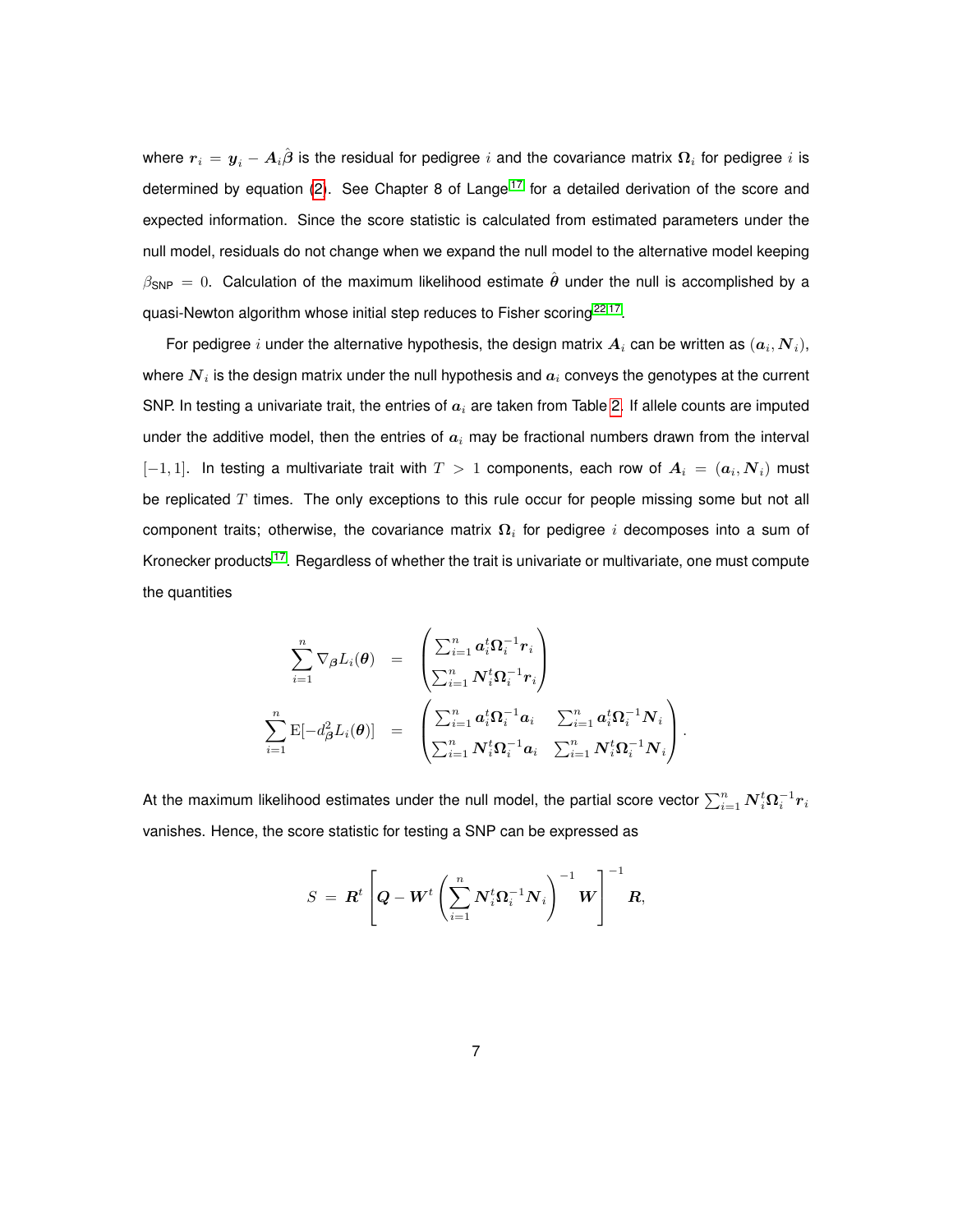$$
\begin{array}{ccl} \bm{Q} & = & \sum\limits_{i=1}^{n} \bm{a}_i^t \bm{\Omega}_i^{-1} \bm{a}_i, \quad \bm{R} & = & \sum\limits_{i=1}^{n} \bm{a}_i^t \bm{\Omega}_i^{-1} \bm{r}_i, \\ \bm{W} & = & \sum\limits_{i=1}^{n} \bm{N}_i^t \bm{\Omega}_i^{-1} \bm{a}_i. \end{array}
$$

In the score statistic S, the covariance matrices  $\boldsymbol{\Omega}_i^{-1}$  and residual vectors  $\boldsymbol{r}_i$  are evaluated at the maximum likelihood estimates under the null model. Large sample theory says that  $S$  asymptotically follows a  $\chi^2_T$  distribution.

These formulas suggest that we precompute and store the quantities  $\bm{\Omega}_i^{-1},\bm{\Omega}_i^{-1}\bm{N}_i,$  and  $\bm{\Omega}_i^{-1}\bm{r}_i$  for each pedigree  $i$  and the overall sum  $\sum_{i=1}^n \bm{N}_i^t \bm{\Omega}_i^{-1} \bm{N}_i$  at the maximum likelihood estimates under the null hypothesis. From these parts, the basic elements of the score statistic can be quickly assembled. The most onerous quantity that must be computed on the fly as each new SNP is encountered is  $\sum_{i=1}^n\bm{a}_i^t\bm{\Omega}_i^{-1}\bm{a}_i$ . If there are  $p_i$  people in pedigree  $i$ , then computation of the quadratic form  $\bm{a}_i^t\bm{\Omega}_i^{-1}\bm{a}_i$ requires  $O(p_i^2)$  arithmetic operations. This looks worse than it is in practice since the entries of  $\bm{a}_i$ are integers (–1, 0, and 1) in the absence of fractional imputation. This simplification allows one to avoid a fair amount of arithmetic. Assembling the remaining parts of the score statistic requires  $O(p_i)$ arithmetic operations.

Individuals missing univariate trait values are omitted from analysis. Individuals missing some but not all components of a multivariate trait are retained in analysis. The proper adjustments for missing data are made automatically in the score statistic because sections of Gaussian random vectors are Gaussian.

SNPs with minor allele counts below a user-designated threshold are also omitted from analysis. Note that if the minor allele count across a study is 0, then the given SNP is mono-allelic and worthless in association testing. MENDEL's default threshold of 3 is motivated by the rule of thumb in contingency table testing that all cells have an expected count of at least 3. For a multivariate trait, a SNP may fall below the threshold for some component traits but not for others. This situation can occur when each trait displays a different pattern of missing data across individuals. MENDEL re-

where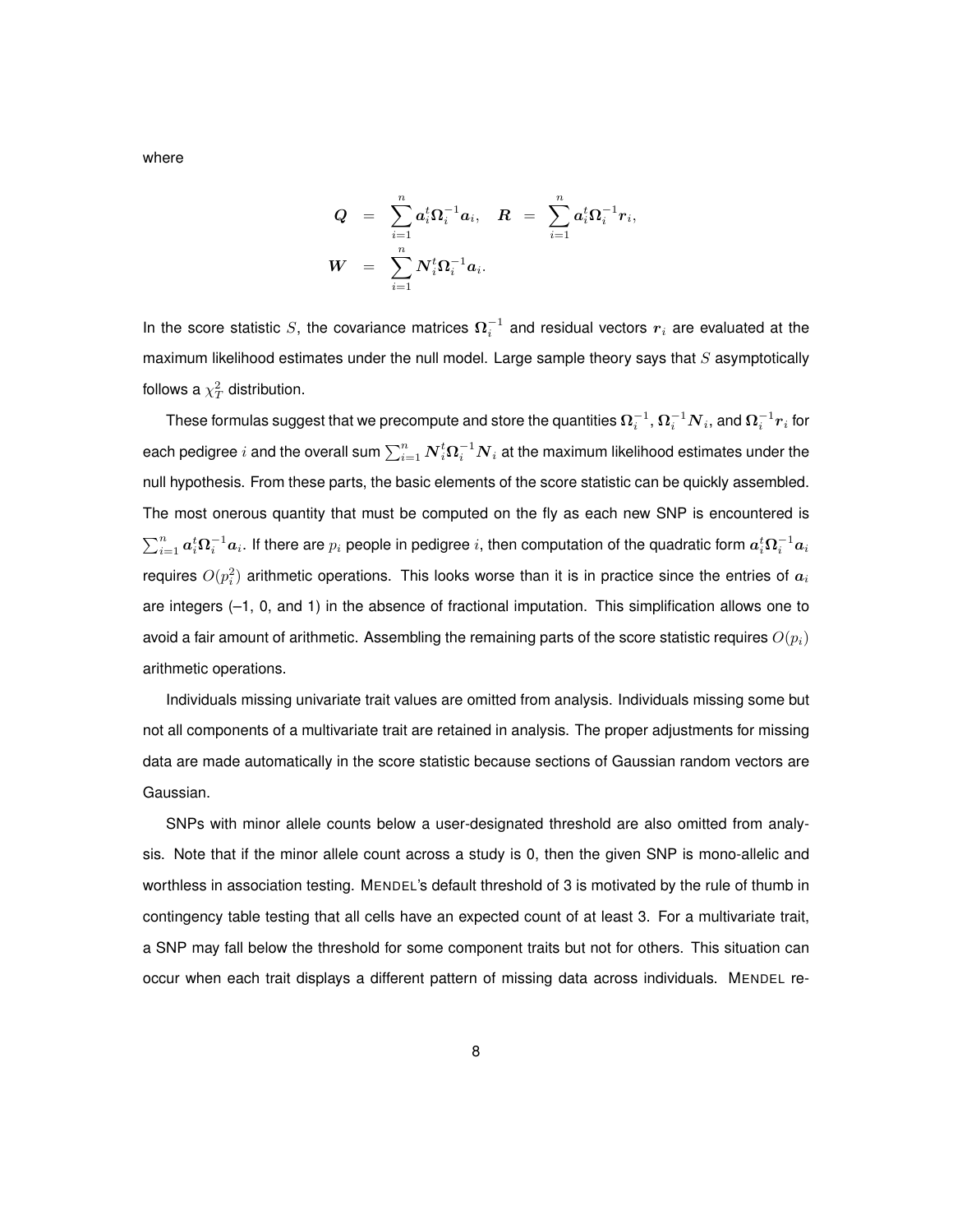tains such anomalous SNPs only for those component traits with a sufficient number of minor alleles. Again, proper adjustments are made automatically within the score test statistic to account for partial data.

MENDEL's analysis yields a score test p-value for each SNP. For the user-designated most significant SNPs, MENDEL's subsequent likelihood ratio test outputs an estimated SNP effect size, a standard error of that estimate, and the fraction of the total variance explained by that SNP. For a multivariate trait, MENDEL outputs a SNP effect size and associated standard error for each component trait. In the initial analysis under the null model with no SNPs, MENDEL provides estimates with standard errors of all mean and variance components included in the model. Finally, an estimate of heritability with standard error is also provided.

The extension of the score test to the multivariate t-distribution is straightforward<sup>[18](#page-19-7)</sup>. Suppose  $\eta$ equals the degrees of freedom of the *t*-distribution and  $m_i$  equals the number of observed persontrait combinations for pedigree  $i$ . The sections of the score and expected information pertinent to the mean components for the pedigree reduce to

$$
\nabla_{\boldsymbol{\beta}} L_i(\boldsymbol{\theta}) = \frac{\eta + m_i}{\eta + s_i} A_i^{\dagger} \Omega_i^{-1} r_i
$$
  

$$
E[-d_{\boldsymbol{\beta}}^2 L_i(\boldsymbol{\theta})] = \frac{\eta + m_i}{\eta + m_i + 2} A_i^{\dagger} \Omega_i^{-1} A_i,
$$

where  $r_i$  is the residual and  $s_i = r_i^t \Omega_i^{-1} r_i$  is the associated Mahalanobis distance. A sensible choice for  $\eta$  is its estimate under the null model.

#### **2.3 Kinship Estimation From SNPs**

MENDEL can either calculate the global kinship coefficient matrix Φ from the provided pedigree structures or estimate it from dense genotypes. In global kinship estimation MENDEL's default uses an evenly spaced 20% of the available SNPs, and only compares pairs of individuals within defined pedigrees. Hence, Φ is block diagonal. Users can trivially elect to exploit a larger fraction of the available SNPs or estimate kinship for *all* pairs of individuals. Given S selected SNPs, MENDEL estimates the global kinship coefficient of individuals  $i$  and  $j$  based on either the genetic relation matrix (GRM)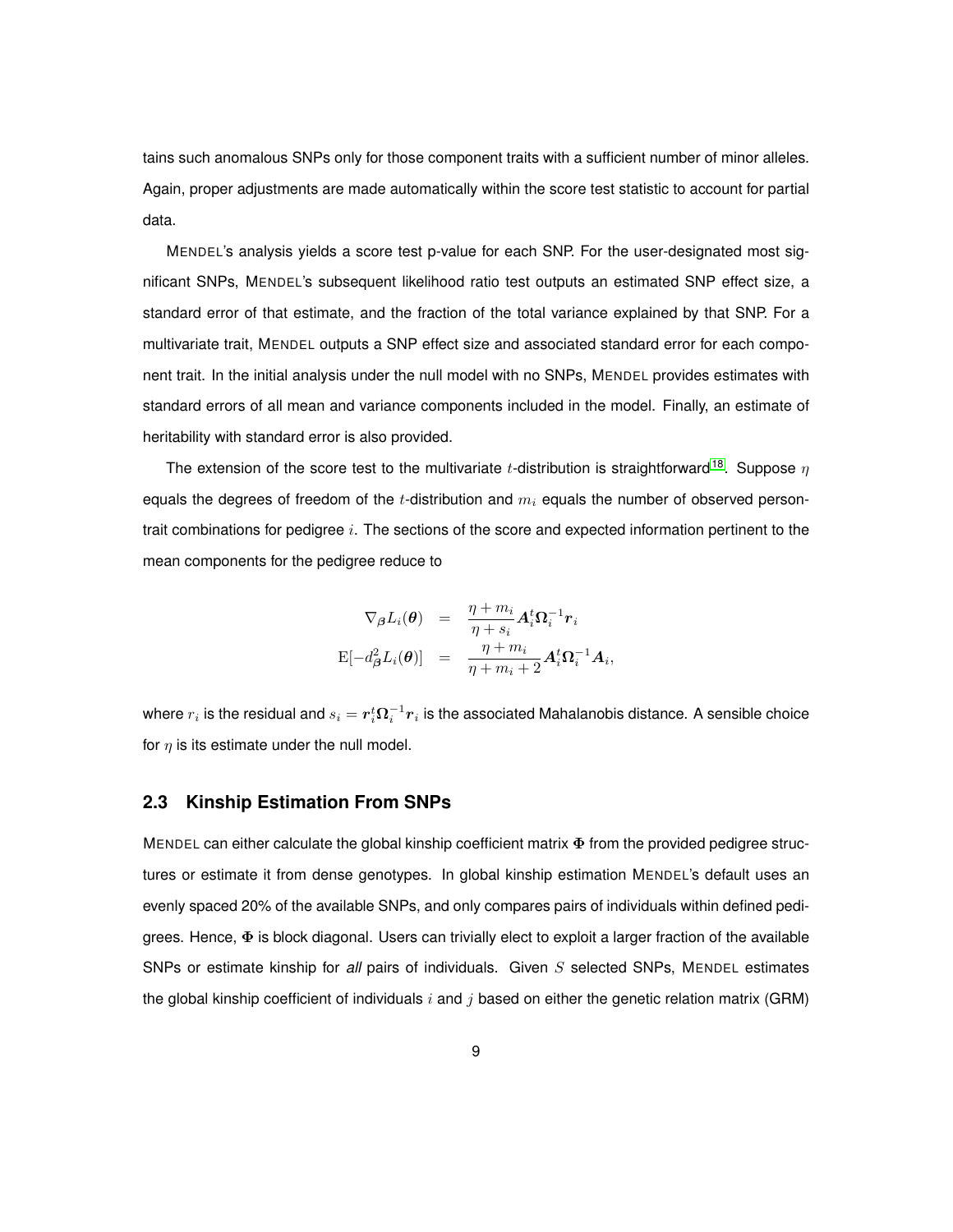method

$$
\hat{\Phi}_{ij} = \frac{1}{2S} \sum_{k=1}^{S} \frac{(x_{ik} - 2p_k)(x_{jk} - 2p_k)}{2p_k(1 - p_k)}
$$

or the method of moments  $(MoM)^{7,19}$  $(MoM)^{7,19}$  $(MoM)^{7,19}$  $(MoM)^{7,19}$ 

$$
\hat{\Phi}_{ij} = \frac{e_{ij} - \sum_{k=1}^{S} [p_k^2 + (1 - p_k)^2]}{S - \sum_{k=1}^{S} [p_k^2 + (1 - p_k)^2]},
$$

where  $p_k$  is the minor allele frequency at SNP  $k$ ,  $x_{ik}$  is the number of minor alleles in i's genotype at SNP  $k$ , and

$$
e_{ij} = \frac{1}{4} \sum_{k=1}^{S} \left[ x_{ik} x_{jk} + (2 - x_{ik})(2 - x_{jk}) \right]
$$

is the observed fraction of alleles identical by state (IBS) between i and j. The GRM method is MENDEL's default. In general, one can think of the GRM method centering and scaling each genotype, while the MoM method uses the raw genotypes and then centers and scales the final result.

#### **2.4 Other Utilities for Handling Pedigree Data**

To encourage thorough testing of new statistical methods, such as the current Ped-GWAS score test, we have implemented both genotype and trait simulation in our genetic analysis program MENDEL<sup>[20](#page-19-4)</sup>. MENDEL does genotype simulation (gene dropping) subject to prescribed allele frequencies, a given genetic map, and Hardy-Weinberg and linkage equilibrium. If one fixes founder haplotypes and simulates conditional on these, then the unrealistic assumption of linkage equilibrium can be relaxed. Missing data patterns are respected or imposed by the user. It is also possible to set the rate for randomly deleting data and to simulate genotypes for people of mixed ethnicity by defining different ancestral populations, each with its own allele frequencies. If this feature is invoked, then each pedigree founder should be assigned to a population.

Trait simulation can be layered on top of genotype simulation. MENDEL simulates either univariate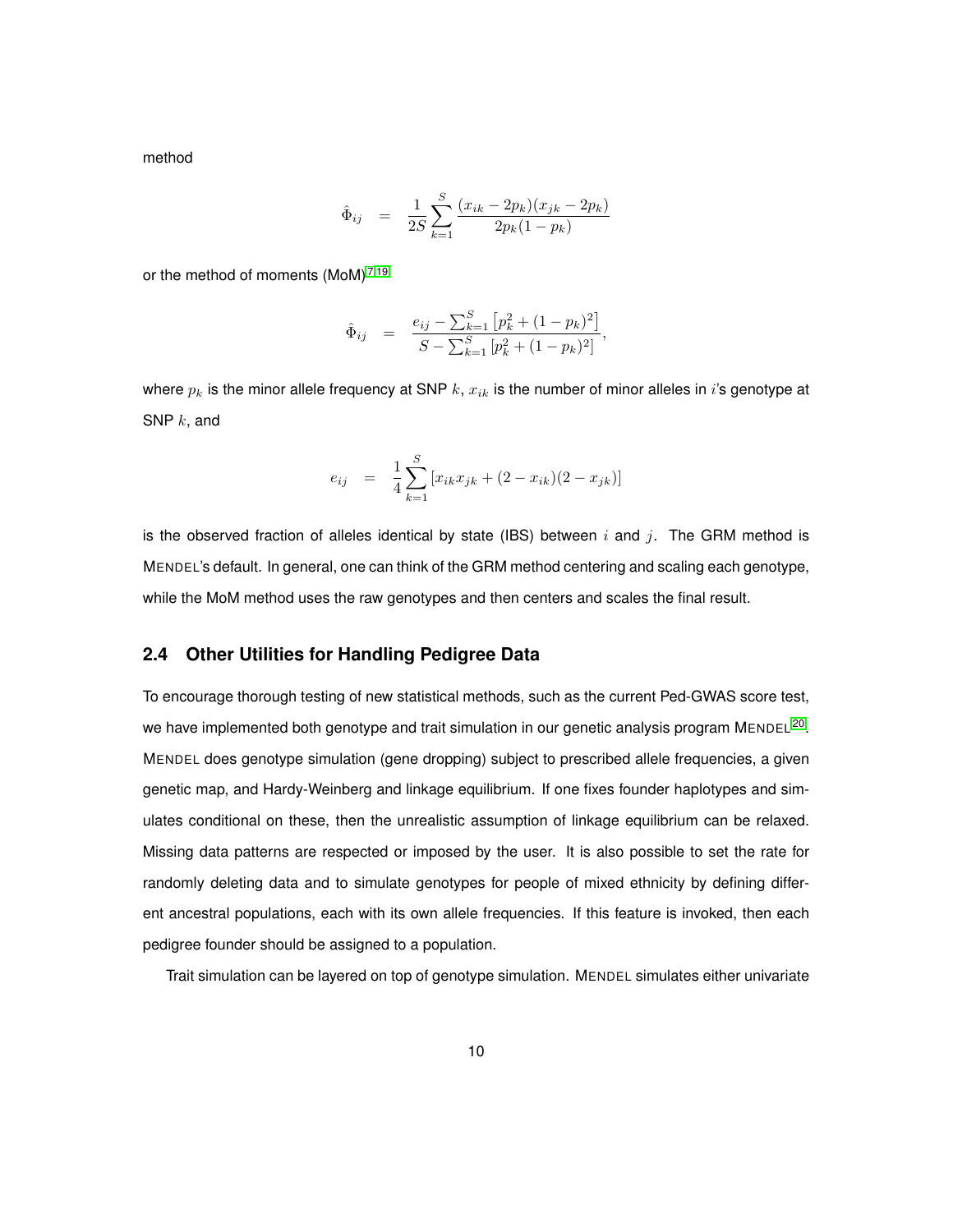traits determined by generalized linear models or multivariate Gaussian traits determined by variance component models. The biggest limitations are the restriction to a single major locus and the generalized linear model assumption that trait correlations are driven solely by this locus. Variance component models enable inclusion of environmental effects and more complicated correlations among relatives. In the variance component setting, univariate as well as multivariate Gaussian traits can be simulated. Most variance component models are built on Gaussian distributions, but MENDEL allows one to replace these by multivariate t-distributions. Thus, users can investigate robust statistics less prone to distortion by outliers. More theoretical and implementation details appear in the MENDEL documentation<sup>[20](#page-19-4)</sup>.

## **3 Results**

#### **3.1 The San Antonio Family Heart Study**

We analyzed a real data set collected by the San Antonio Family Heart Study (SAFHS)<sup>[25](#page-20-8)</sup>. The data consist of 3637 individuals in 211 Mexican American families. High-density lipoprotein (HDL) levels were measured at up to three time points for each of the 1429 phenotyped individuals. These traits are denoted  $HDL<sub>1</sub>$ ,  $HDL<sub>2</sub>$ , and  $HDL<sub>3</sub>$ , measured at corresponding ages  $AGE<sub>1</sub>$ ,  $AGE<sub>2</sub>$ , and  $AGE<sub>3</sub>$ . Some of the phenotyped individuals have HDL measurements at only one or two of the time points. Of the 1429 phenotyped individuals, 1413 were genotyped at 944,427 genome-wide SNPs. The genotyping success rate exceeded 98% in 1388 of these individuals over 124 pedigrees. The largest family contains 247 individuals; five others also contain more than 90 individuals. The smallest pedigree was a singleton. Genotyping success rates were above 98% for 935,392 SNPs.

#### **3.2 Comparison with** FAST-LMM **and** GEMMA

For fair comparisons, we directed MENDEL to estimate SNP-based global kinship coefficients for all pairs of individuals ignoring the input pedigrees. This is the default in FAST-LMM and GEMMA. In addition, we ran MENDEL's default in which the coefficients are estimated only for pairs of individuals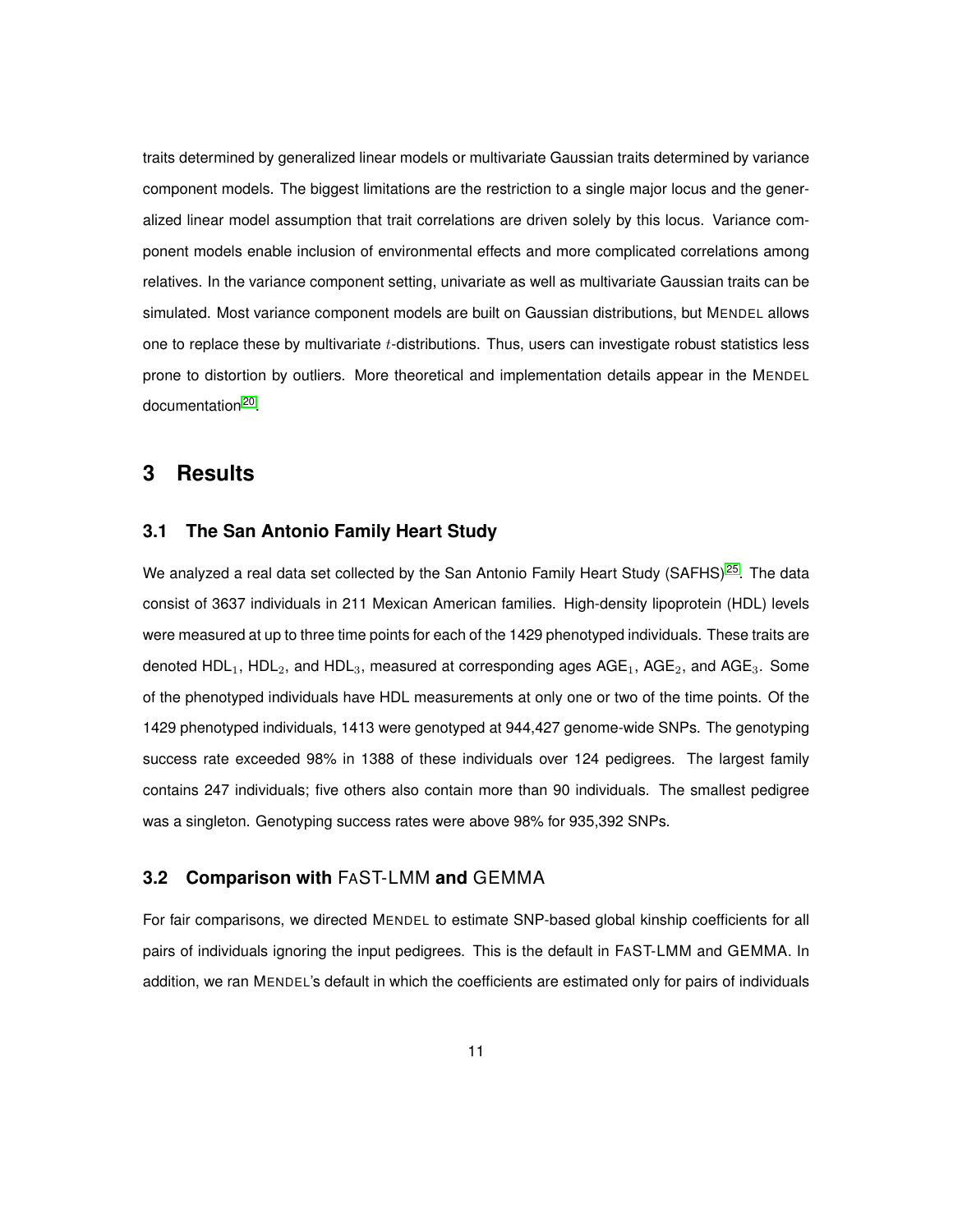within the same input pedigree. We also slightly adjusted some of the default quality control thresholds so the programs would be analyzing roughly the same set of SNPs and individuals. For example, by default MENDEL filters SNPs with fewer than three occurrences of the minor allele in the data; in contrast, FAST-LMM only filters SNPs with zero occurrences of the minor allele, and GEMMA filters SNPs with minor allele frequency  $(MAF) < 0.01$ . All other defaults were observed throughout. Users can easily adjust the MENDEL analysis parameters via its control file and the FAST-LMM and GEMMA analysis parameters via their command line.

We first carried out three univariate QTL analyses of  $HDL<sub>1</sub>$ ,  $HDL<sub>2</sub>$ , and  $HDL<sub>3</sub>$ , using SEX and AGE<sub>1</sub>, AGE<sub>2</sub>, or AGE<sub>3</sub> as covariates. We then ran a multivariate QTL analysis of HDL<sub>1</sub>, HDL<sub>2</sub>, and HDL $_3$  jointly, which we refer to as HDL $_{Joint}$ . For the multivariate analysis, the most appropriate configuration is to constrain the effects of the SEX and AGE covariates to be the same on all three HDL measurements. Such linear constraints are imposed in MENDEL via a few simple lines in its control file. FAST-LMM and GEMMA do not allow constraints on covariates. Therefore, we also ran a multivariate analysis with only the SEX covariate and no constraints. With no constraints, SEX will have a slightly different effect on each component phenotype in the multivariate analysis. For instance, MENDEL's default run estimated a female effect of  $2.5 \pm 0.3$  on HDL<sub>1</sub>,  $2.1 \pm 0.4$  on HDL<sub>2</sub>, and  $2.7 \pm 0.4$  on HDL<sub>3</sub>. FAST-LMM cannot perform any multivariate analyses.

Table [3](#page-23-0) reports all SNPs with MAF  $> 0.01$  that achieve genome-wide significance (p-values less than  $5 \times 10^{-8}$ ) as reported by at least one software package. For the univariate analyses, each software package found the same set of significant SNPs, except that one of GEMMA's p-values was slightly short of the significance threshold. Figure [1](#page-24-0) shows a Manhattan plot and a Q-Q plot from the  $HDL<sub>1</sub>$  analysis by MENDEL given kinship estimates for all pairs of individuals. The results for the other analyses, both univariate and multivariate, were similar. Each MENDEL all-pairs univariate analysis had genomic control  $\lambda$  in the range 1.002 to 1.006; in default mode,  $\lambda$  was in the range 0.992 to 1.022. The various Q-Q plots and associated  $\lambda$  values show there is no systematic biases in the data or analysis. In the all-pairs MENDEL HDL<sub>1</sub> analysis, the grand mean (intercept) was  $49.0 \pm 0.8$ . The SEX covariate was significant in all null models. For example, in the all-pairs MENDEL HDL<sub>Joint</sub> analysis with constrained covariates, the SEX effect was  $2.4 \pm 0.3$  for females and, by design, the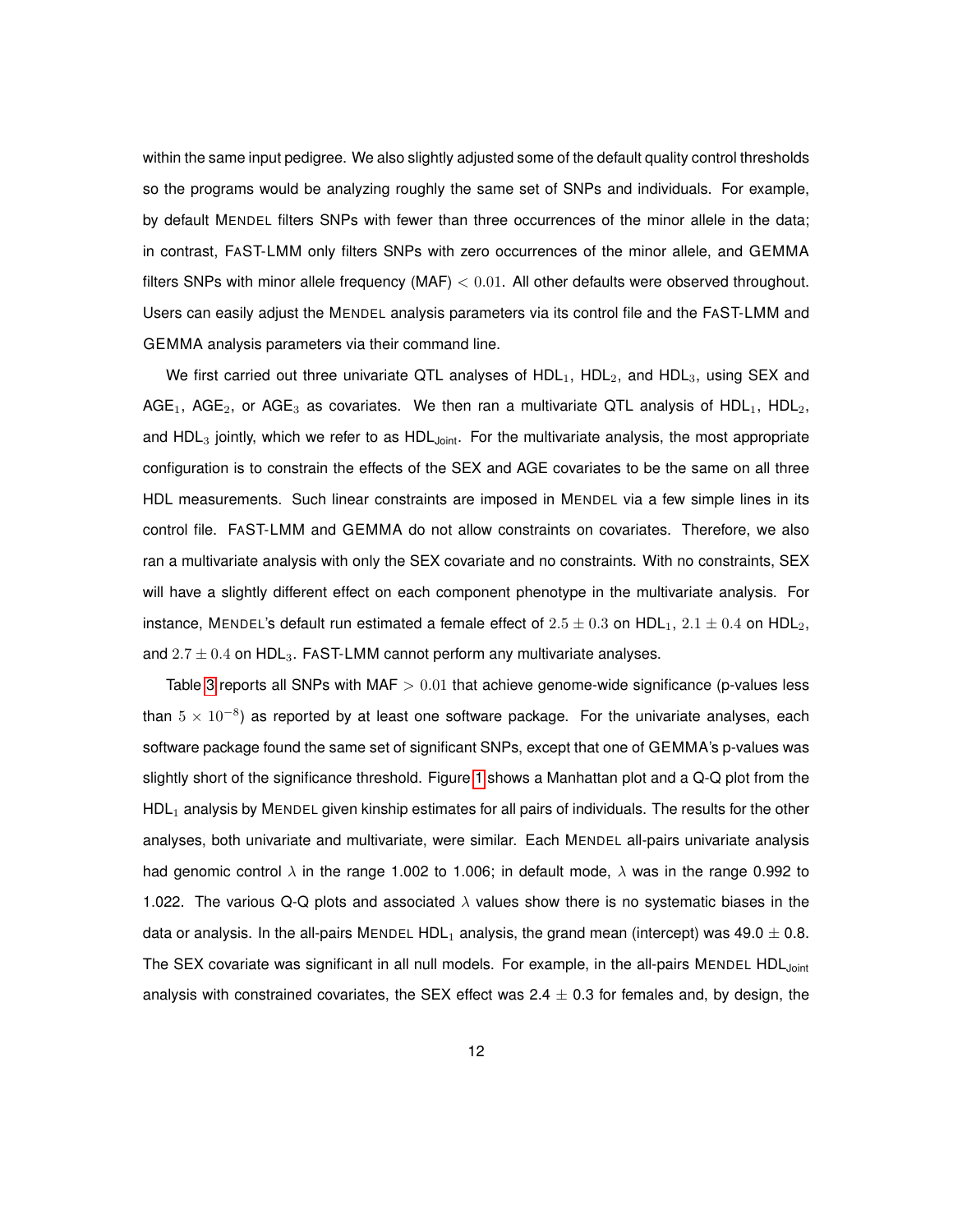opposite for males. The AGE covariate was not significant in any run. For example, again in the allpairs HDL<sub>Joint</sub> analysis with parameter constraints, the AGE effect was 0.04  $\pm$  0.02. In the null model for the all-pairs MENDEL HDL<sub>1</sub> analysis, the additive variance was estimated as 78.8  $\pm$  9.9, and the environmental variance was estimated as 78.1  $\pm$  7.2. This gives an overall heritability estimate for HDL<sub>1</sub> of 0.50  $\pm$  0.04. Similar variance estimates were seen in other null models.

For the multivariate analysis without parameter constraints, MENDEL is able to include almost twice as many individuals in the analysis as GEMMA (see Table [4\)](#page-25-0). GEMMA only includes individuals phenotyped at all component traits and covariates. This probably explains why MENDEL finds several more SNPs with significant p-values than GEMMA.

Table [4](#page-25-0) tallies the run times and memory footprints from each analysis on a typical personal computer with adequate RAM to accommodate FAST-LMM (6 CPU cores at 2.67 GHz, with 48 GB total RAM). Even when estimating the global kinship coefficients for all pairs of individuals, each univariate QTL run took MENDEL less than 8 minutes to read, quality check, and analyze the data for kinship estimates and association tests, roughly 10% of the time required for FAST-LMM and 5% of the time required by GEMMA. (For GEMMA, the kinship estimation and association tests are run separately. The run times reported here are their total.)

The three programs use different association test strategies: MENDEL performs score tests for all SNPs and LRTs for the top SNPs; FAST-LMM performs LRTs; and GEMMA by default performs Wald tests, but the user can change this to LRTs or score tests. For the univariate analyses on a six-core computer, excluding estimation of kinship coefficients, GEMMA's run times under the Wald test and LRT options were roughly similar to FAST-LMM's; GEMMA's run time under the score test option was roughly double MENDEL's in all-pairs mode. This is impressive given GEMMA's lack of multithreading. It is kinship estimation, which in practice can be done once per data set, that is substantially slower in GEMMA (running roughly 135 minutes) than in FAST-LMM or MENDEL (less than 1 minute).

Each trivariate QTL run took MENDEL less than 90 minutes. MENDEL required roughly one-eighth the time of GEMMA while analyzing almost twice as many individuals. MENDEL is also memory efficient. The univariate and multivariate runs each required less than 1.5 GB of memory, which is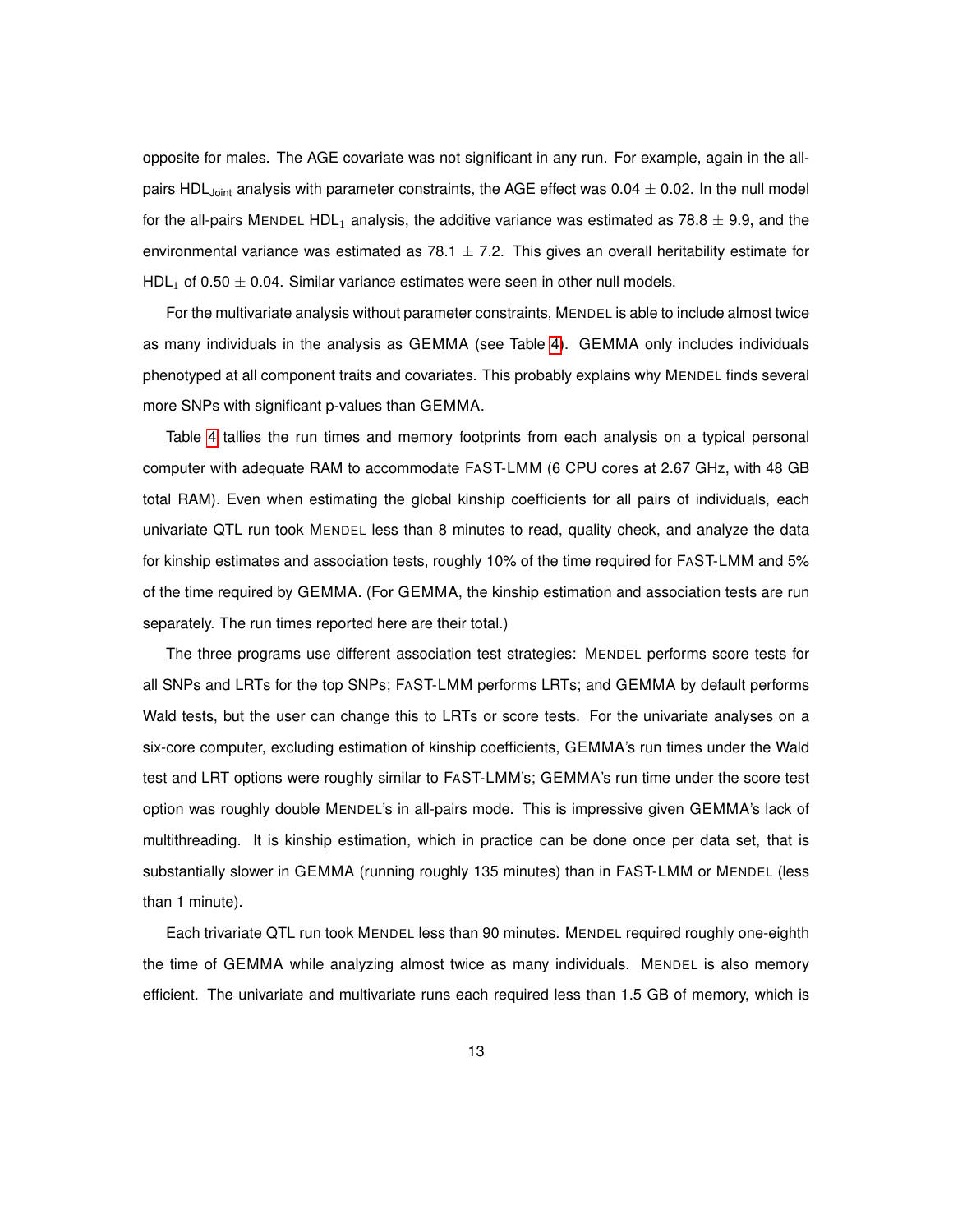well below the amount of RAM in a typical computer. FAST-LMM's memory usage is more than 15 times larger than MENDEL's. GEMMA uses even less memory than MENDEL but is considerably slower.

### **4 Discussion**

We have implemented an ultra-fast algorithm for QTL analysis of pedigree data or mix of population and pedigree data. In our opinion MENDEL's comprehensive environment for genetic data analysis is a decided advantage. In addition to its exceptional speed and memory efficiency, MENDEL can handle multivariate quantitative traits and detect outlier trait values and pedigrees. Most competing programs ignore multivariate traits and outliers altogether.

A recent review of univariate QTL analysis packages for family data $8$  shows that all the explored packages obtain similar results, leaving speed, features, and ease of use as the important factors in choosing between them. Once the current version of MENDEL came out, the authors of the review were kind enough to add a comment ([http://www.plosgenetics.org/annotation/listThread.](http://www.plosgenetics.org/annotation/listThread.action?root=81847) [action?root=81847](http://www.plosgenetics.org/annotation/listThread.action?root=81847)www.plosgenetics.org/annotation/listThread.action?root=81847) to their article observing that MENDEL was now the fastest and one of the easiest to use packages they reviewed.

In the SAFHS example data set we used with HDL phenotypes, all the significant SNPs we found had MAF  $<$  0.01. Due to these low MAFs, we do not claim these SNPs are strong candidates for further study. However, the key point here is that all four methods found the same SNPs, at least for the univariate analyses. We also note that the p-values are quite similar regardless of whether one uses kinship estimates between all individuals (MENDEL's all-pairs mode) or only between individuals within the same input pedigrees (MENDEL's default mode). This suggests that the input pedigree structures for this data set are substantially correct and complete, with few mistaken or hidden relationships. Obviously, this may not be true for other data sets. By supplying good kinship estimates ignoring pedigree structures, the currently reviewed packages make the hard fieldwork of relationship discovery superfluous.

A future version of MENDEL will address its failure to read fractional genotype values. This is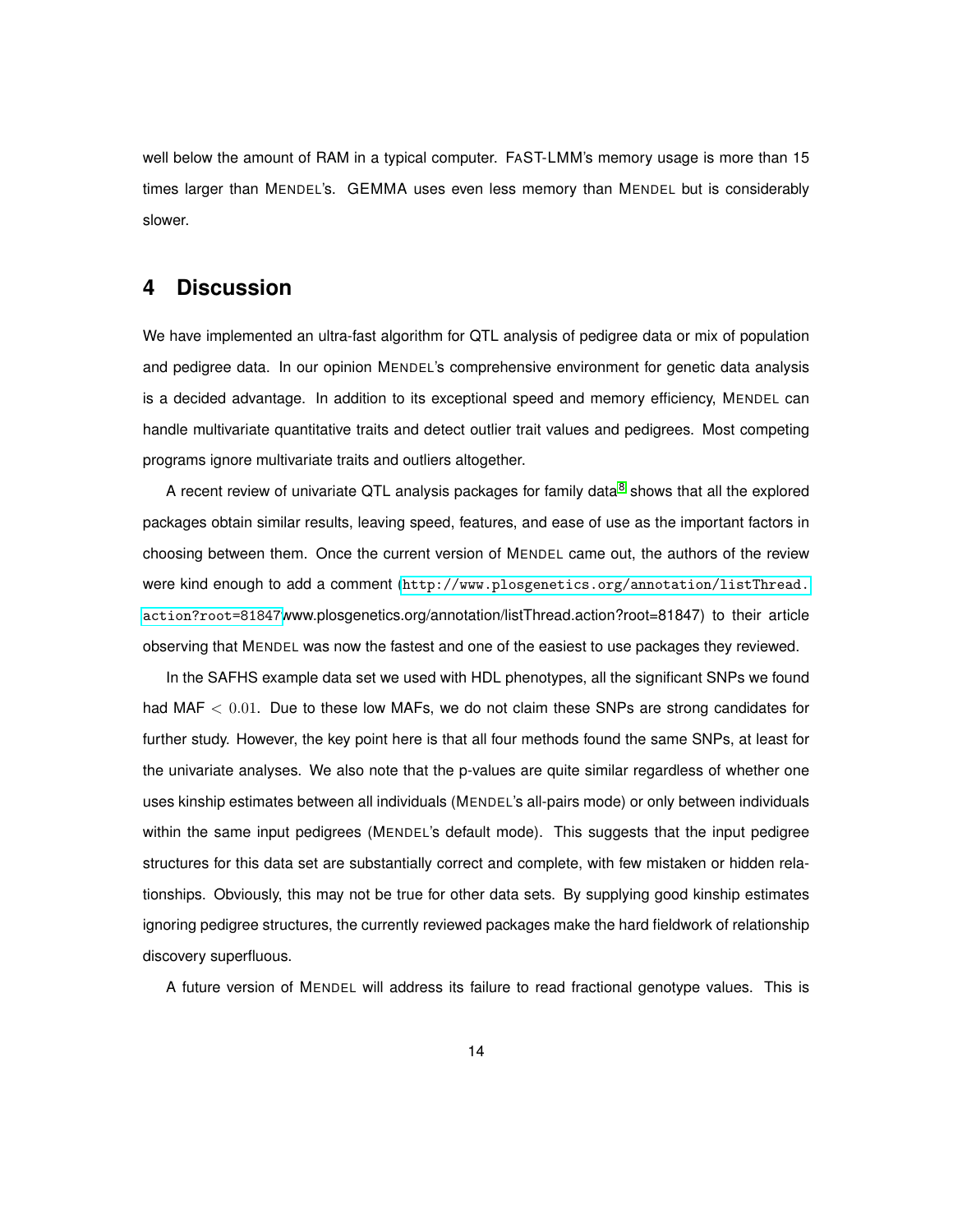simply a logistical issue, as all MENDEL's internal genotype computations are already handled as floating point operations. Another imminent feature is a fourth style of kinship coefficient estimation that allows the user to force theoretical kinship coefficients for pairs of individuals within the same pedigree and estimated kinships for all other pairs.

By supplying a comprehensive, fast, and easy to use package for GWAS on quantitative traits in general pedigrees, we hope to encourage exploitation of family-based data sets for gene mapping. A gene mapping study should collect as large a sample as possible consistent with economic constraints and uniform trait phenotyping. If the sample includes pedigrees, all the better. One should *not* let the choice of statistical test determine the data collected; on the contrary, the data should determine the test. Here we have argued that score tests can efficiently handle unrelated individuals, pedigrees, or a mixture of both. For human studies, where controlled breeding is forbidden, nature has provided pedigrees segregating every genetic trait. Many of these pedigrees are known from earlier linkage era studies and should be treasured as valuable resources.

Let us suggest a few directions for future work. The current method works marker by marker and is ill equipped to perform model selection. Lasso penalized regression is available to handle model selection for case-control and random sample data $40,39,43,42$  $40,39,43,42$  $40,39,43,42$  $40,39,43,42$  and can be generalized to variance component models. Although we have generalized the score test to distributions such as the multivariate  $t$ , extending it to discrete traits may be out of reach. For likelihood based methods, there simply are no discrete analogues of the Gaussian distribution that lend themselves to graceful evaluation of pedigree likelihoods. Treating case/control data as a 0/1 quantitative variable is a possibility that has been explored by Pirinen et al.<sup>[27](#page-20-5)</sup>. The GEE method is another fallback option because it does not depend on precise distributional assumptions.

In rare variant mapping, grouping related SNPs in a variance component may be a good alternative to the mean component models used here. Each variant may be too rare to achieve significance in hypothesis testing. Fortunately, aggregating genotype information within biological units such as genes or pathways offer better power than marginal testing of individual SNPs. See Asimit and Zeg-gini<sup>[2](#page-17-2)</sup> for a recent review of aggregation strategies. Kwee et al. <sup>[14](#page-19-9)</sup> have successfully applied a variance component model for association testing of SNP sets in a sample of unrelated subjects. Rönnegård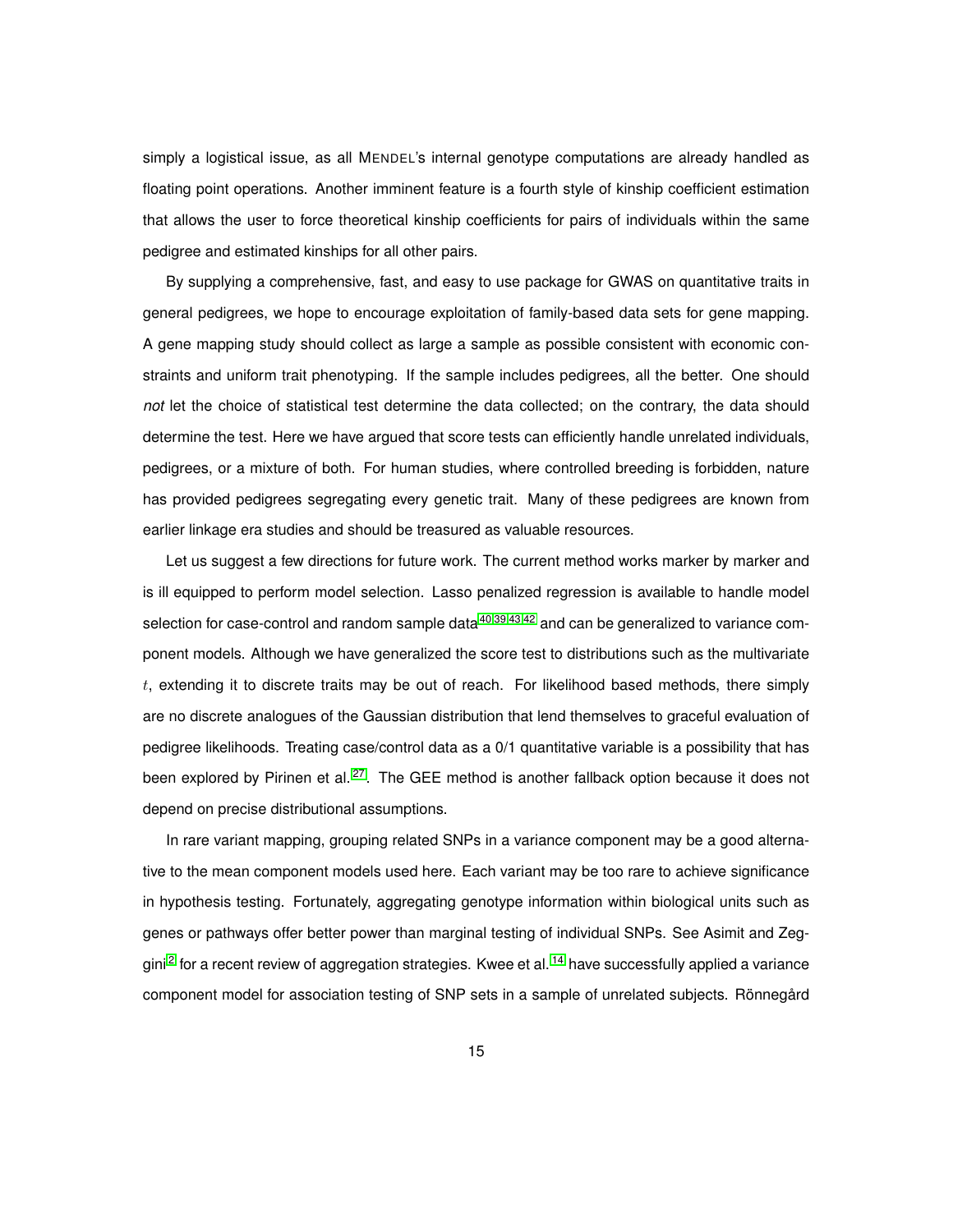et al.<sup>[29](#page-20-9)</sup> consider score tests for random effects models in the context of experimental line crosses. Score tests may well be the key to implementing random effect models in pedigrees. However, the computational demands are apt to be more formidable than those encountered here with fixed effects models. In particular, if tests are based simply on local identity-by-descent (IBD) sharing, then the boundaries between pedigrees disappear, and the entire sample collapses to one large pedigree. The required local kinship coefficients can again be well estimated from dense markers, but this demands more computation than the estimation of global kinship coefficients under the mean com-ponents model advocated here<sup>[7](#page-18-1)</sup>. Since inversion of a pedigree covariance matrix scales as the cube of the number of individuals in the pedigree, treating the entire sample as a single pedigree will put a practical upper limit on sample size. There are other issues in implementing variance component models such as assigning p-values and dealing with multivariate traits that are best left to a separate paper.

# **Acknowledgement**

**Funding:** NIH (GM053275, HG006139, MH059490) and NSF (DMS-1310319). Burroughs Wellcome Fund Inter-school Training Program in Metabolic Diseases (KHKC).

# **References**

- <span id="page-17-0"></span>[1] Amin, N., van Duijn, C. M., and Aulchenko, Y. S. (2007). A genomic background based method for association analysis in related individuals. *PLoS ONE*, 2(12):e1274.
- <span id="page-17-2"></span>[2] Asimit, J. and Zeggini, E. (2010). Rare variant association analysis methods for complex traits. *Annual Review of Genetics*, 44(1):293–308.
- <span id="page-17-1"></span>[3] Aulchenko, Y. S., de Koning, D.-J., and Haley, C. (2007). Genomewide rapid association using mixed model and regression: A fast and simple method for genomewide pedigree-based quantitative trait loci association analysis. *Genetics*, 177(1):577–585.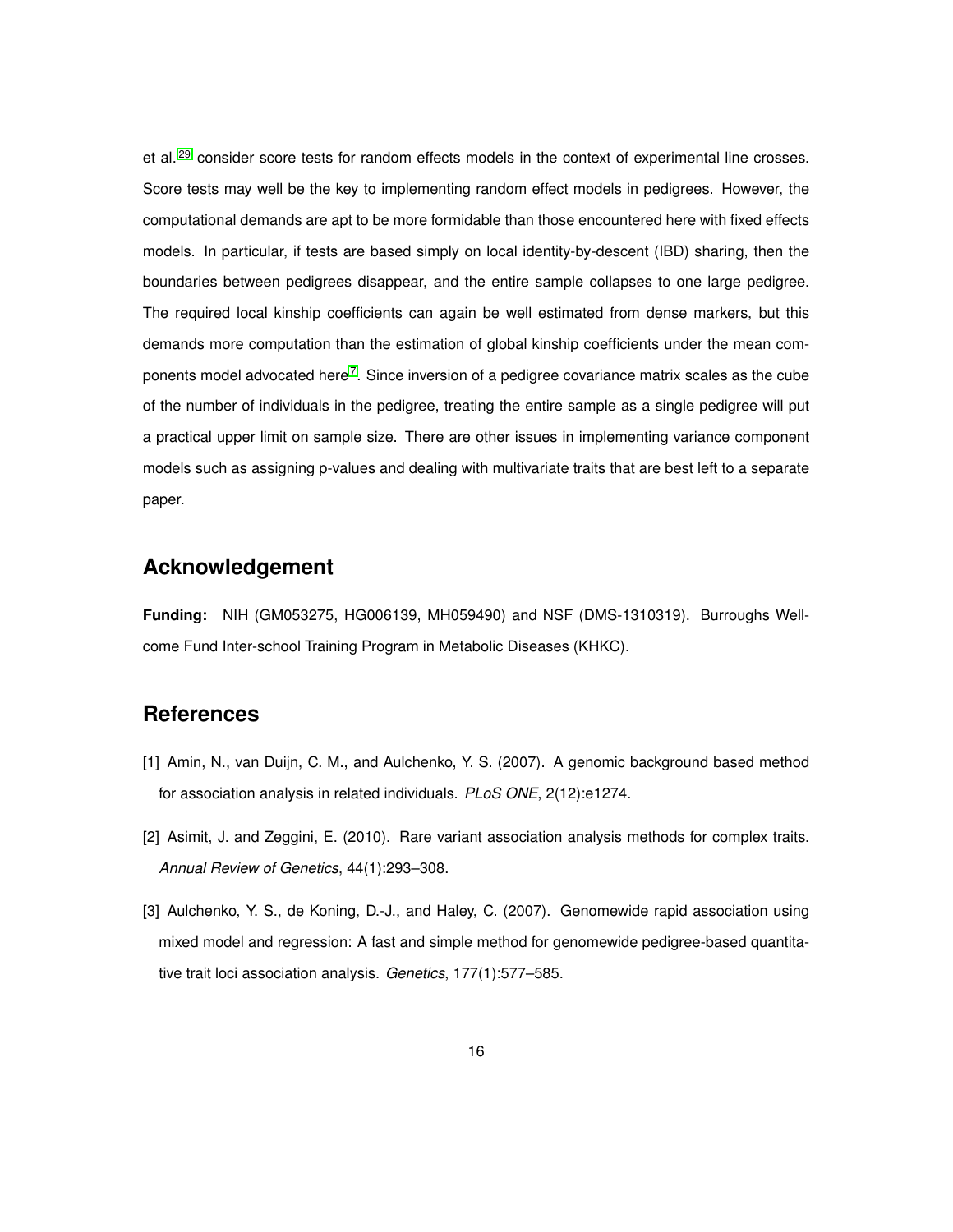- <span id="page-18-3"></span>[4] Chen, M.-H., Liu, X., Wei, F., Larson, M. G., Fox, C. S., Vasan, R. S., and Yang, Q. (2011). A comparison of strategies for analyzing dichotomous outcomes in genome-wide association studies with general pedigrees. *Genetic Epidemiology*, 35(7):650–657.
- <span id="page-18-2"></span>[5] Chen, M.-H. and Yang, Q. (2010). GWAF: an R package for genome-wide association analyses with family data. *Bioinformatics*, 26(4):580–581.
- <span id="page-18-6"></span>[6] Chen, W.-M. and Abecasis, G. R. (2007). Family-based association tests for genome-wide association scans. *American Journal of Human Genetics*, 81(5):913–926.
- <span id="page-18-1"></span>[7] Day-Williams, A. G., Blangero, J., Dyer, T. D., Lange, K., and Sobel, E. M. (2011). Linkage analysis without defined pedigrees. *Genetic Epidemiology*, 35(5):360–370.
- <span id="page-18-8"></span>[8] Eu-ahsunthornwattana, J., Miller, E. N., Fakiola, M., Wellcome Trust Case Control Consortium 2, Jeronimo, S. M. B., Blackwell, J. M., and Cordell, H. J. (2014). Comparison of methods to account for relatedness in genome-wide association studies with family-based data. *PLoS Genetics*, 10(7):e1004445.
- <span id="page-18-0"></span>[9] Hindorff, L. A., Sethupathy, P., Junkins, H. A., Ramos, E. M., Mehta, J. P., Collins, F. S., and Manolio, T. A. (2009). Potential etiologic and functional implications of genome-wide association loci for human diseases and traits. *Proceedings of the National Academy of Sciences*, 106(23):9362– 9367.
- <span id="page-18-4"></span>[10] Kang, H. M., Sul, J. H., Service, S. K., Zaitlen, N. A., Kong, S.-Y., Freimer, N. B., Sabatti, C., and Eskin, E. (2010). Variance component model to account for sample structure in genome-wide association studies. *Nature Genetics*, 42(4):348–354.
- <span id="page-18-7"></span>[11] Kang, H. M., Zaitlen, N. A., Wade, C. M., Kirby, A., Heckerman, D., Daly, M. J., and Eskin, E. (2008). Efficient control of population structure in model organism association mapping. *Genetics*, 178:1709–1723.
- <span id="page-18-5"></span>[12] Korte, A., Vilhjalmsson, B. J., Segura, V., Platt, A., Long, Q., and Nordborg, M. (2012). A mixed-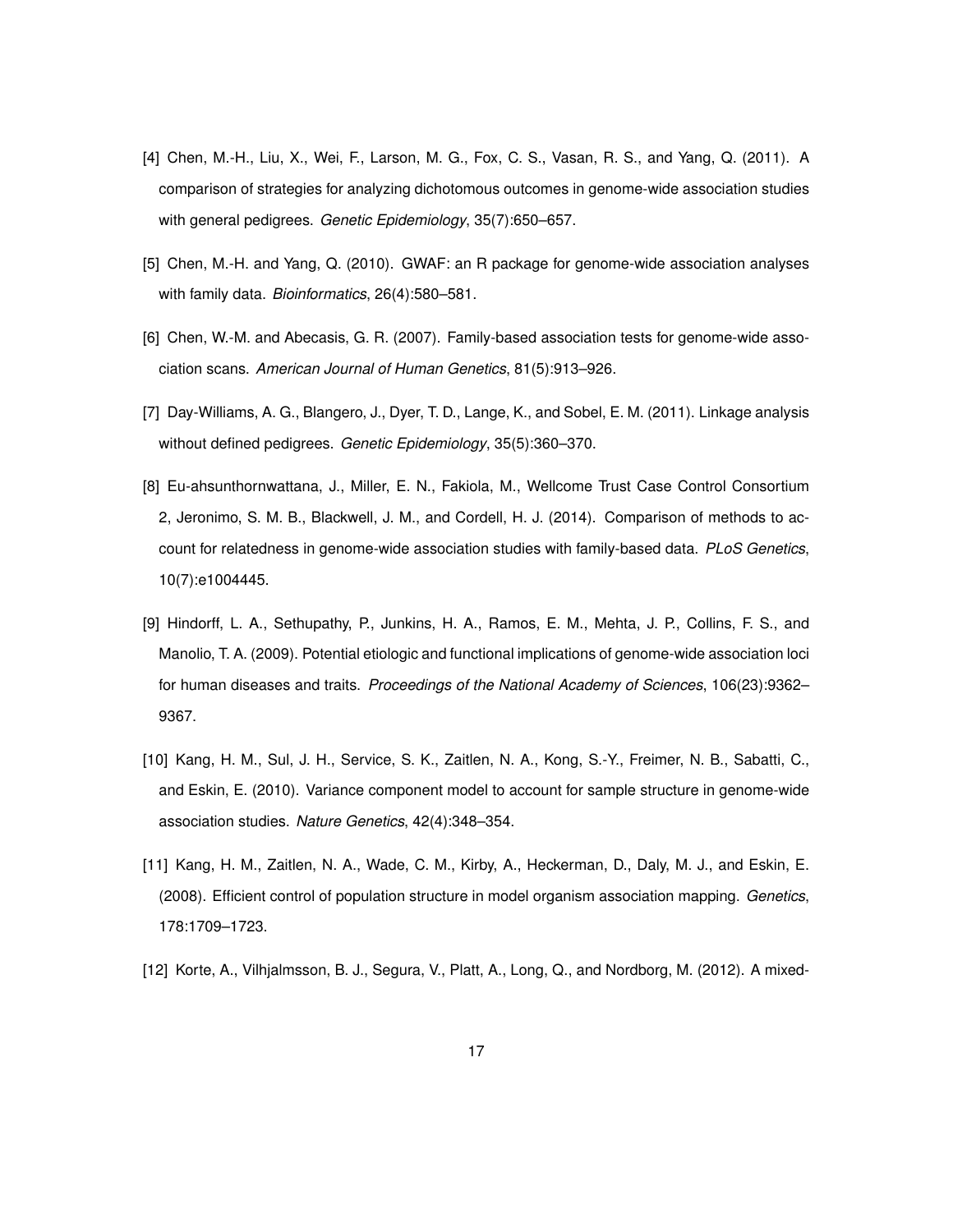model approach for genome-wide association studies of correlated traits in structured populations. *Nature Genetics*, 44(9):1066–1071.

- <span id="page-19-0"></span>[13] Ku, C. S., Loy, E. Y., Pawitan, Y., and Chia, K. S. (2010). The pursuit of genome-wide association studies: where are we now? *Journal of Human Genetics*, 55(4):195–206.
- <span id="page-19-9"></span>[14] Kwee, L. C., Liu, D., Lin, X., Ghosh, D., and Epstein, M. P. (2008). A powerful and flexible multilocus association test for quantitative traits. *American Journal of Human Genetics*, 82(2):386– 397.
- <span id="page-19-1"></span>[15] Laird, N. M., Horvath, S., and Xu, X. (2000). Implementing a unified approach to family-based tests of association. *Genetic Epidemiology*, 19(Suppl 1):S36–S42.
- <span id="page-19-2"></span>[16] Lange, C. and Laird, N. M. (2002). On a general class of conditional tests for family-based association studies in genetics: the asymptotic distribution, the conditional power, and optimality considerations. *Genetic Epidemiology*, 23(2):165–180.
- <span id="page-19-5"></span>[17] Lange, K. (2002). *Mathematical and Statistical Methods for Genetic Analysis*. Statistics for Biology and Health. Springer-Verlag, New York, 2nd edition.
- <span id="page-19-7"></span>[18] Lange, K., Little, R. J. A., and Taylor, J. M. G. (1989). Robust statistical modeling using the  $t$ distribution. *Journal of the American Statistical Association*, 84(408):881–896.
- <span id="page-19-8"></span>[19] Lange, K., Papp, J. C., Sinsheimer, J. S., and Sobel, E. M. (2014). Next-generation statistical genetics: Modeling, penalization, and optimization in high-dimensional data. *Annual Review of Statistics and Its Application*, 1(1):279–300.
- <span id="page-19-4"></span>[20] Lange, K., Papp, J. C., Sinsheimer, J. S., Sripracha, R., Zhou, H., and Sobel, E. M. (2013). Mendel: The Swiss army knife of genetic analysis programs. *Bioinformatics*, 29(12):1568–1570.
- <span id="page-19-3"></span>[21] Lange, K., Sinsheimer, J. S., and Sobel, E. (2005). Association testing with Mendel. *Genetic Epidemiology*, 29(1):36–50.
- <span id="page-19-6"></span>[22] Lange, K., Westlake, J., and Spence, M. A. (1976). Extensions to pedigree analysis iii. variance components by the scoring method. *Annals of Human Genetics*, 39(4):485–491.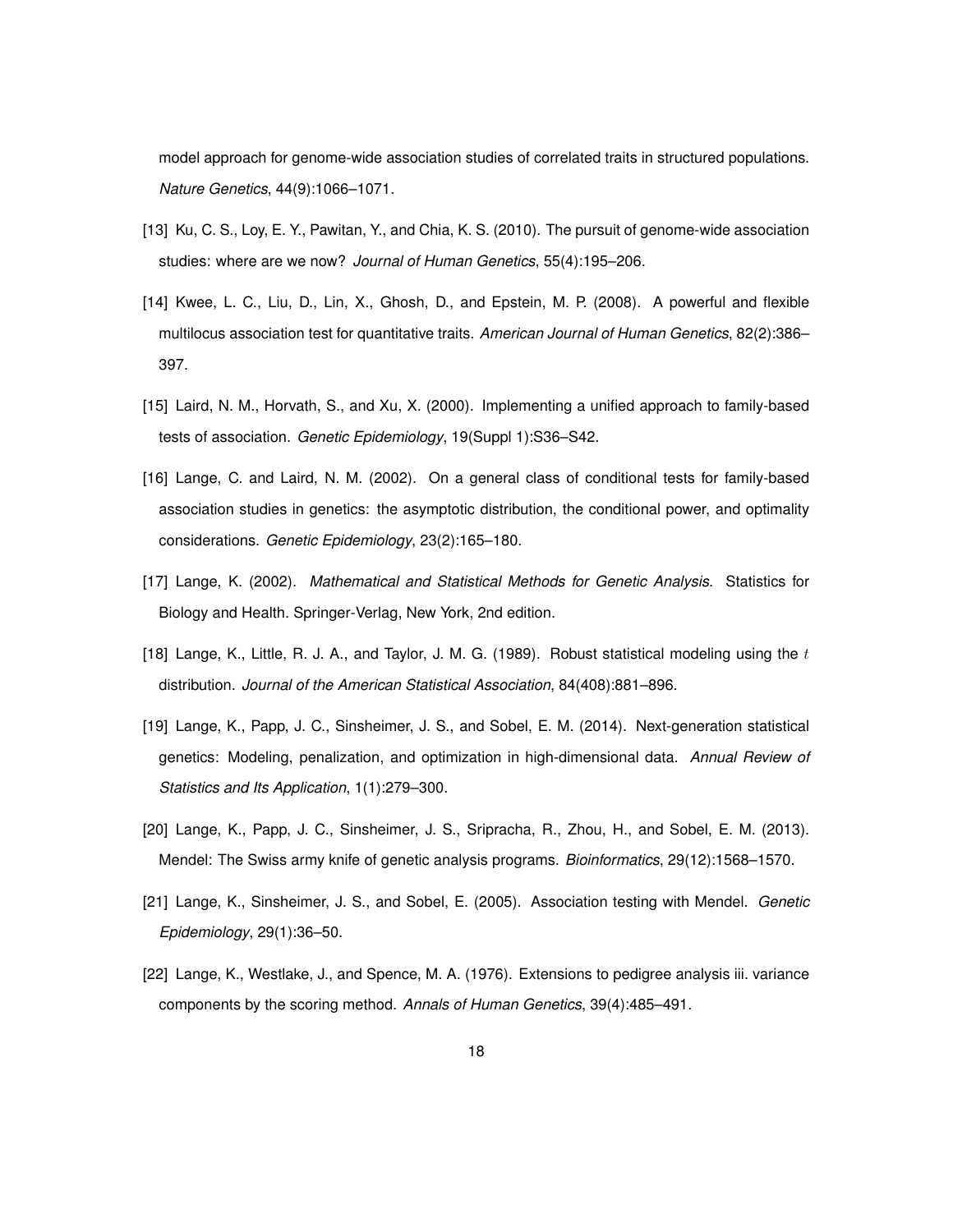- <span id="page-20-2"></span>[23] Lippert, C., Listgarten, J., Liu, Y., Kadie, C. M., Davidson, R. I., and Heckerman, D. (2011). FaST linear mixed models for genome-wide association studies. *Nature Methods*, 8(10):833–835.
- <span id="page-20-6"></span>[24] Listgarten, J., Lippert, C., Kadie, C. M., Davidson, R. I., Eskin, E., and Heckerman, D. (2012). Improved linear mixed models for genome-wide association studies. *Nature Methods*, 9(6):525– 526.
- <span id="page-20-8"></span>[25] Mitchell, B. D., Kammerer, C. M., Blangero, J., Mahaney, M. C., Rainwater, D. L., Dyke, B., Hixson, J. E., Henkel, R. D., Sharp, R. M., Comuzzie, A. G., VandeBerg, J. L., Stern, M. P., and MacCluer, J. W. (1996). Genetic and environmental contributions to cardiovascular risk factors in Mexican Americans: The San Antonio Family Heart Study. *Circulation*, 94(9):2159–2170.
- <span id="page-20-0"></span>[26] Ott, J., Kamatani, Y., and Lathrop, M. (2011). Family-based designs for genome-wide association studies. *Nature Reviews Genetics*, 12(7):465–474.
- <span id="page-20-5"></span>[27] Pirinen, M., Donnelly, P., and Spencer, C. C. A. (2013). Efficient computation with a linear mixed model on large-scale data sets with applications to genetic studies. *Annals of Applied Statistics*, 7(1):369–390.
- <span id="page-20-7"></span>[28] Rao, C. (2009). *Linear Statistical Inference And Its Applications*. Wiley, 2nd edition.
- <span id="page-20-9"></span>[29] Rönnegård, L., Besnier, F., and Carlborg, O. (2008). An improved method for quantitative trait loci detection and identification of within-line segregation in f2 intercross designs. *Genetics*, 178(4):2315–2326.
- <span id="page-20-3"></span>[30] Spielman, R. S. and Ewens, W. J. (1998). A sibship test for linkage in the presence of association: the sib transmission/disequilibrium test. *American Journal of Human Genetics*, 62(2):450–458.
- <span id="page-20-4"></span>[31] Stanhope, S. A. and Abney, M. (2012). GLOGS: a fast and powerful method for GWAS of binary traits with risk covariates in related populations. *Bioinformatics*, 28(11):1553–1554.
- <span id="page-20-1"></span>[32] Thornton, T. and McPeek, M. S. (2007). Case-control association testing with related individuals: A more powerful quasi-likelihood score test. *American Journal of Human Genetics*, 81(2):321–337.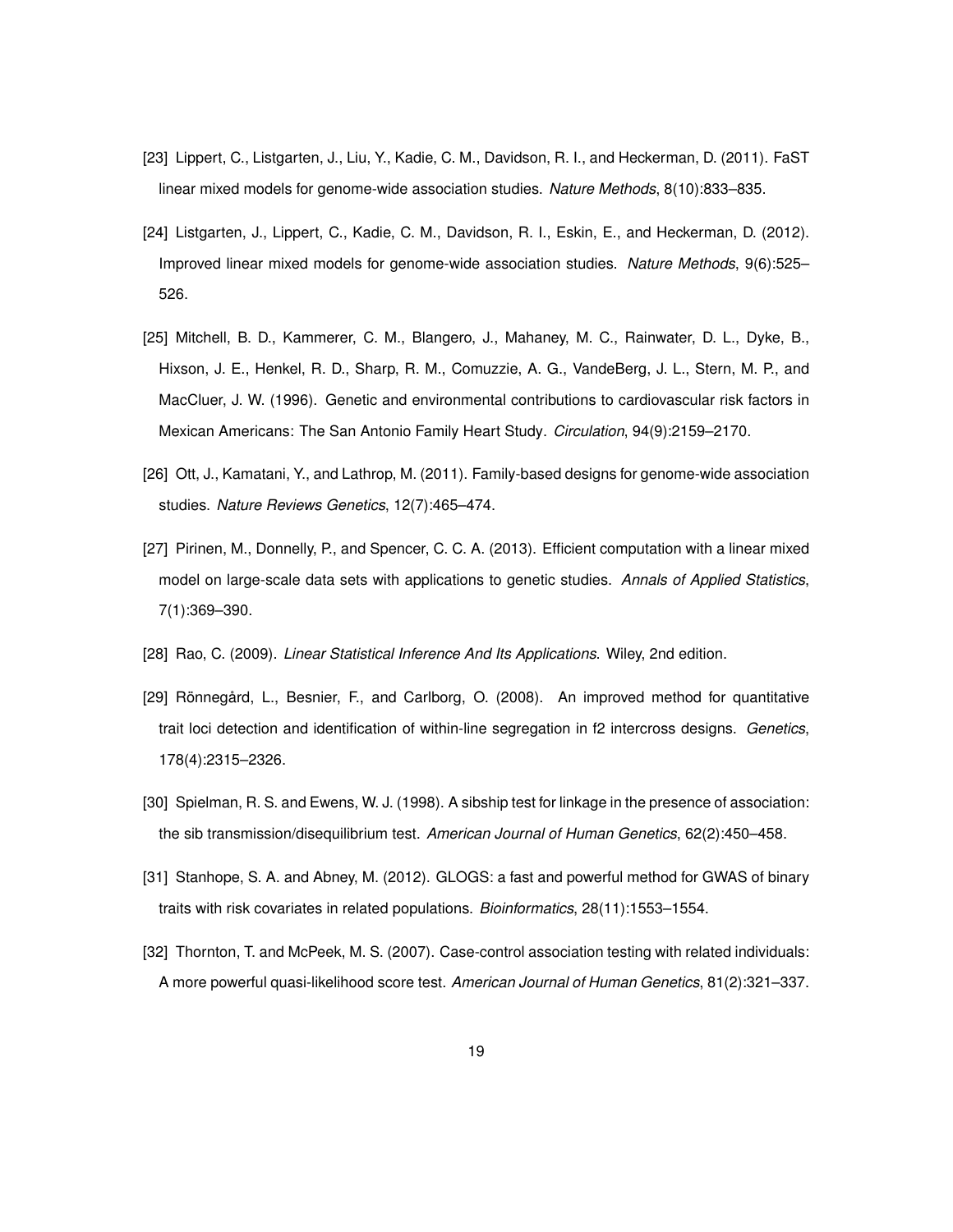- <span id="page-21-1"></span>[33] Thornton, T. and McPeek, M. S. (2010). ROADTRIPS: Case-control association testing with partially or completely unknown population and pedigree structure. *American Journal of Human Genetics*, 86(2):172–184.
- <span id="page-21-6"></span>[34] Van Steen, K. (2011). Perspectives on genome-wide multi-stage family-based association studies. *Statistics in Medicine*, 30(18):2201–2221.
- <span id="page-21-3"></span>[35] Van Steen, K. and Lange, C. (2005). PBAT: a comprehensive software package for genome-wide association analysis of complex family-based studies. *Human Genomics*, 2(1):67–69.
- <span id="page-21-0"></span>[36] Visscher, P. M., Brown, M. A., McCarthy, M. I., and Yang, J. (2012). Five years of GWAS discovery. *American Journal of Human Genetics*, 90(1):7–24.
- <span id="page-21-4"></span>[37] Won, S., Bertram, L., Becker, D., Tanzi, R., and Lange, C. (2009a). Maximizing the power of genome-wide association studies: A novel class of powerful family-based association tests. *Statistics in Biosciences*, 1(2):125–143.
- <span id="page-21-5"></span>[38] Won, S., Wilk, J. B., Mathias, R. A., O'Donnell, C. J., Silverman, E. K., Barnes, K., O'Connor, G. T., Weiss, S. T., and Lange, C. (2009b). On the analysis of genome-wide association studies in family-based designs: A universal, robust analysis approach and an application to four genomewide association studies. *PLoS Genetics*, 5(11):e1000741.
- <span id="page-21-8"></span>[39] Wu, T. T., Chen, Y., Hastie, T., Sobel, E. M., and Lange, K. (2009). Genome-wide association analysis by lasso penalized logistic regression. *Bioinformatics*, 25(6):714–721.
- <span id="page-21-7"></span>[40] Wu, T. T. and Lange, K. (2008). Coordinate descent algorithms for lasso penalized regression. *Annals of Applied Statistics*, 2(1):224–244.
- <span id="page-21-2"></span>[41] Zhang, Z., Ersoz, E., Lai, C.-Q., Todhunter, R. J., Tiwari, H. K., Gore, M. A., Bradbury, P. J., Yu, J., Arnett, D. K., Ordovas, J. M., and Buckler, E. S. (2010). Mixed linear model approach adapted for genome-wide association studies. *Nature Genetics*, 42(4):355–360.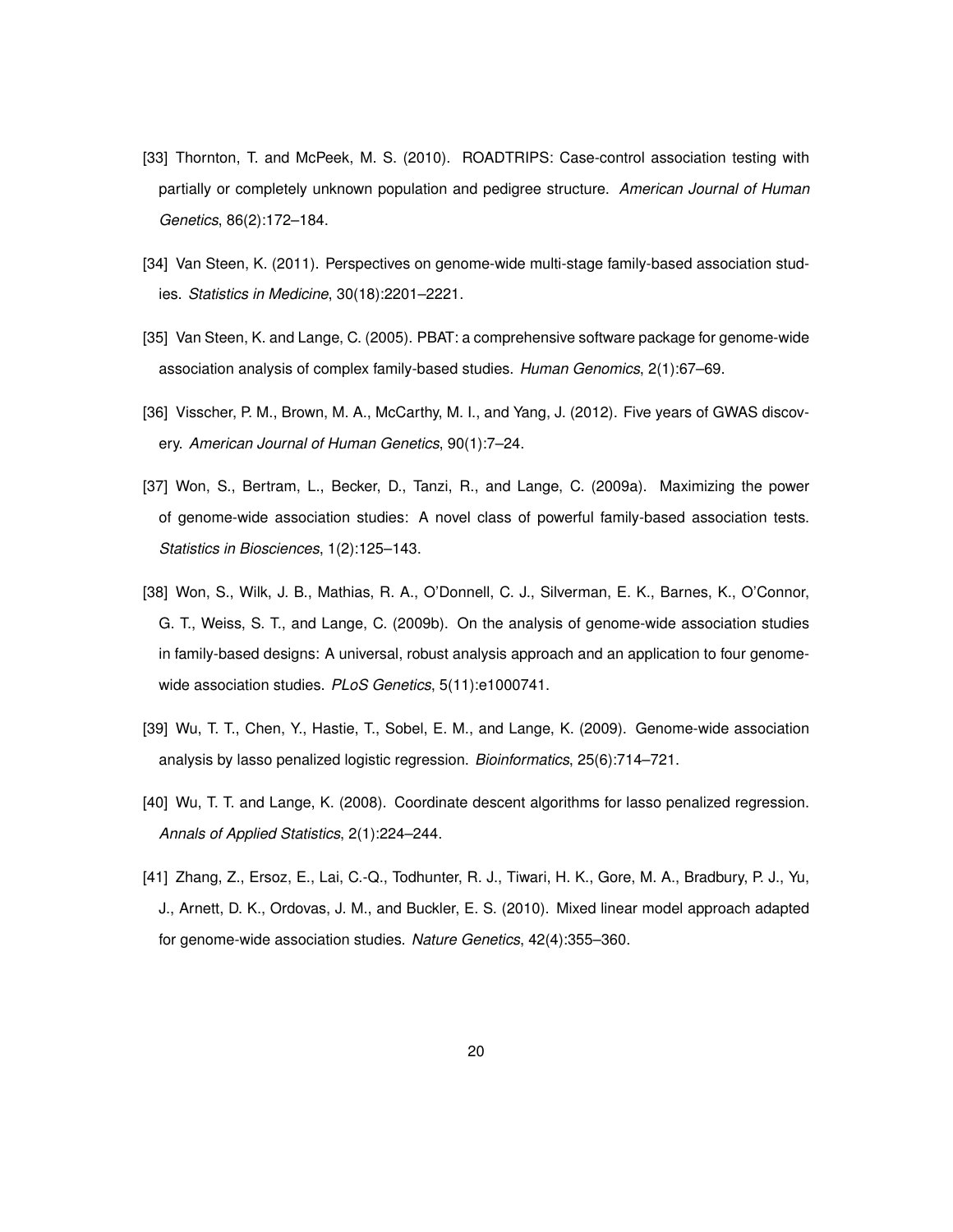- <span id="page-22-4"></span>[42] Zhou, H., Alexander, D., Sehl, M., Sinsheimer, J. S., Sobel, E. M., and Lange, K. (2011). Penalized regression for genome-wide association screening of sequence data. *Pacific Symposium on Biocomputing*, 2011:106–117.
- <span id="page-22-3"></span>[43] Zhou, H., Sehl, M. E., Sinsheimer, J. S., and Lange, K. (2010). Association screening of common and rare genetic variants by penalized regression. *Bioinformatics*, 26(19):2375–2382.
- <span id="page-22-1"></span>[44] Zhou, X. and Stephens, M. (2012). Genome-wide efficient mixed-model analysis for association studies. *Nature Genetics*, 44:821–824.
- <span id="page-22-2"></span>[45] Zhou, X. and Stephens, M. (2014). Efficient multivariate linear mixed model algorithms for genome-wide association studies. *Nature Methods*, 11(4):407–409.
- <span id="page-22-0"></span>[46] Zhu, Y. and Xiong, M. (2012). Family-based association studies for next-generation sequencing. *American Journal of Human Genetics*, 90(6):1028–1045.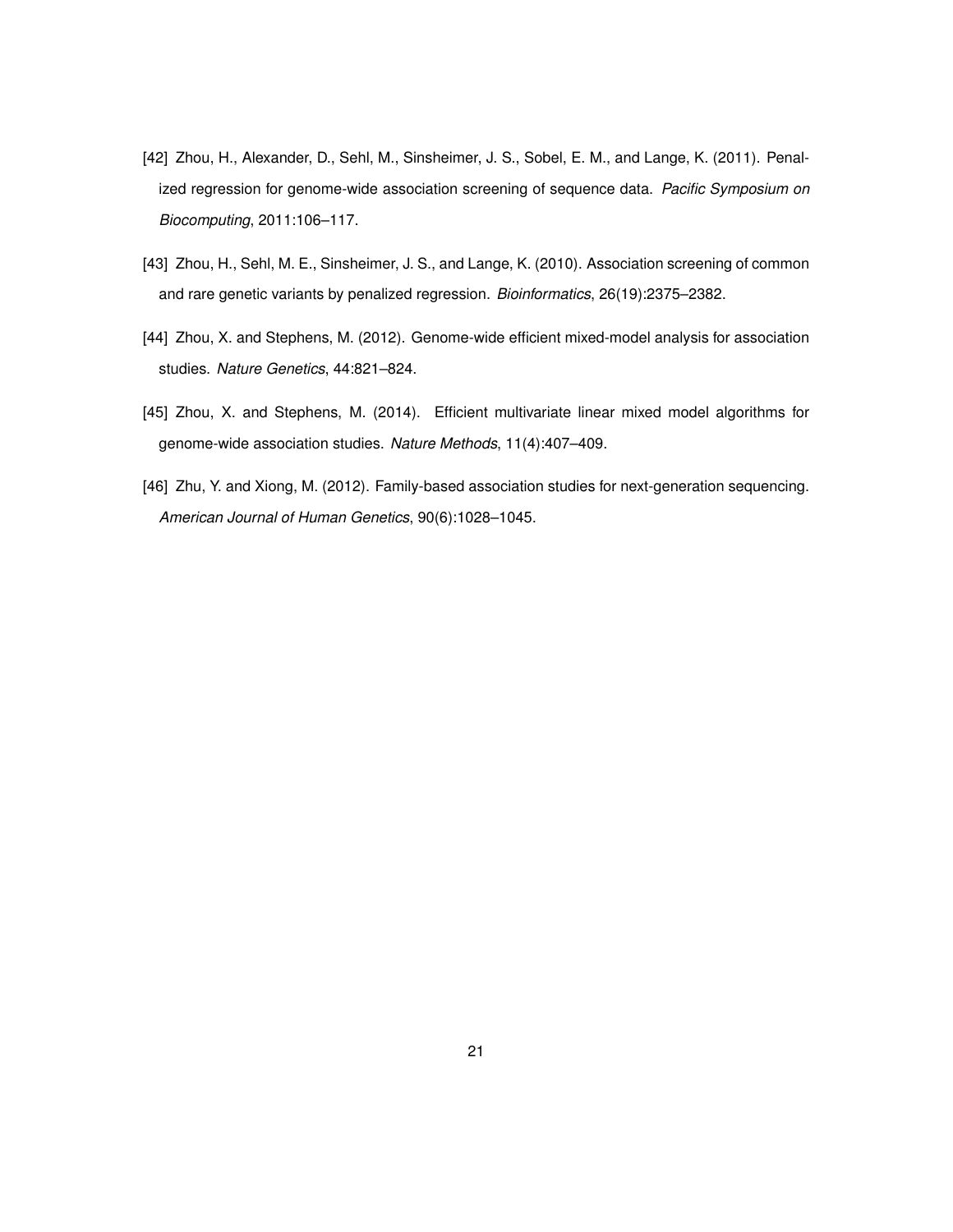| Trait                                                    | <b>SNP</b>                                                                                 | Chr.                                 | <b>Base Pair</b><br>Position                                                                      | <b>MAF</b>                                                                   | $-\log_{10}$ (p-val)<br>MENDEL default               | $-\log_{10}$ (p-val)<br>MENDEL all-pairs             | $-\log_{10}$ (p-val)<br><b>FAST-LMM</b> |
|----------------------------------------------------------|--------------------------------------------------------------------------------------------|--------------------------------------|---------------------------------------------------------------------------------------------------|------------------------------------------------------------------------------|------------------------------------------------------|------------------------------------------------------|-----------------------------------------|
| HDL <sub>1</sub>                                         | rs7303112<br>rs8040647<br>rs9972594<br>rs7167103                                           | 12<br>15<br>15<br>15                 | 97,596,023<br>32,304,988<br>32,421,102<br>32,830,477                                              | 0.00455<br>$0.00147*$<br>$0.00147*$<br>$0.00147*$                            | 10.21<br>7.44<br>7.44<br>7.44                        | 10.71<br>7.56<br>7.56<br>7.56                        | 7.63<br>7.35<br>7.37<br>7.35            |
| HDL <sub>2</sub>                                         | rs7100957                                                                                  | 10                                   | 28,207,332                                                                                        | $0.00183*$                                                                   | 8.84                                                 | 8.95                                                 | 8.88                                    |
| HDL <sub>3</sub>                                         | rs17060933                                                                                 | 8                                    | 22,510,029                                                                                        | 0.00382                                                                      | 8.23                                                 | 8.28                                                 | 8.61                                    |
| <b>HDL</b> Joint<br>with<br>constrained<br>covariates    | rs7303112<br>rs16925210<br>rs7091416<br>rs10075658<br>rs7733139<br>rs7100957               | 12<br>10<br>10<br>5<br>5<br>10       | 97,596,023<br>25,308,103<br>25,318,381<br>148,911,957<br>145,977,990<br>28,207,332                | 0.00644<br>0.00217<br>0.00217<br>$0.00144*$<br>0.00217<br>0.00870            | 9.89<br>8.15<br>8.15<br>8.16<br>7.36<br>7.20         | 9.94<br>8.33<br>8.33<br>8.21<br>7.34<br>7.30         | Not<br>Available                        |
| <b>HDL</b> Joint<br>without<br>constrained<br>covariates | rs7303112<br>rs16925210<br>rs7091416<br>rs10075658<br>rs7733139<br>rs7100957<br>rs10083226 | 12<br>10<br>10<br>5<br>5<br>10<br>13 | 97,596,023<br>25,308,103<br>25,318,381<br>148,911,957<br>145,977,990<br>28,207,332<br>104,434,452 | 0.00644<br>0.00217<br>0.00217<br>$0.00144*$<br>0.00217<br>0.00870<br>0.00219 | 9.82<br>8.04<br>8.04<br>8.12<br>7.41<br>7.19<br>7.10 | 9.88<br>8.23<br>8.23<br>8.17<br>7.40<br>7.30<br>7.31 | Not<br>Available                        |

<span id="page-23-0"></span>Table 3: All SNPs with minor allele frequency (MAF) above 0.001 that reach genome-wide significance in any of the analyses of the HDL traits from the San Antonio Family Heart Study (SAFHS). All default parameters were used except for minor changes to the quality control thresholds (see text). Also, MENDEL was run in both default and all-pairs modes. MENDEL's default mode estimates non-zero global kinship coefficients only for pairs of individuals within the same input pedigree; MENDEL in all-pairs mode, FAST-LMM, and GEMMA estimate coefficients for all pairs of individuals. Genomewide significance was declared for p-values  $< 5 \times 10^{-8} \implies -\log_{10}(p$ -value) > 7.3. The SAFHS has 1413 genotyped and phenotyped individuals in 124 pedigrees. The genotypes include roughly 1 million SNPs. The phenotypes include the subjects' high-density lipoprotein (HDL) level and age at three time points. The HDL $_{Joint}$  runs are multivariate analyses of HDL $_1$ , HDL $_2$ , and HDL $_3$  jointly; all other runs are univariate analyses. See the text for a list of the covariates used in each analysis. Note that in the multivariate analysis, MENDEL is able to use roughly twice as many individuals as GEMMA (see text and Table [4\)](#page-25-0), which may explain the less significant findings for GEMMA. Each MAF is based on the pedigree founders, except where marked by an asterisk (\*). In these cases the minor allele did not appear in the genotyped founders, and its frequency was estimated from all genotyped individuals.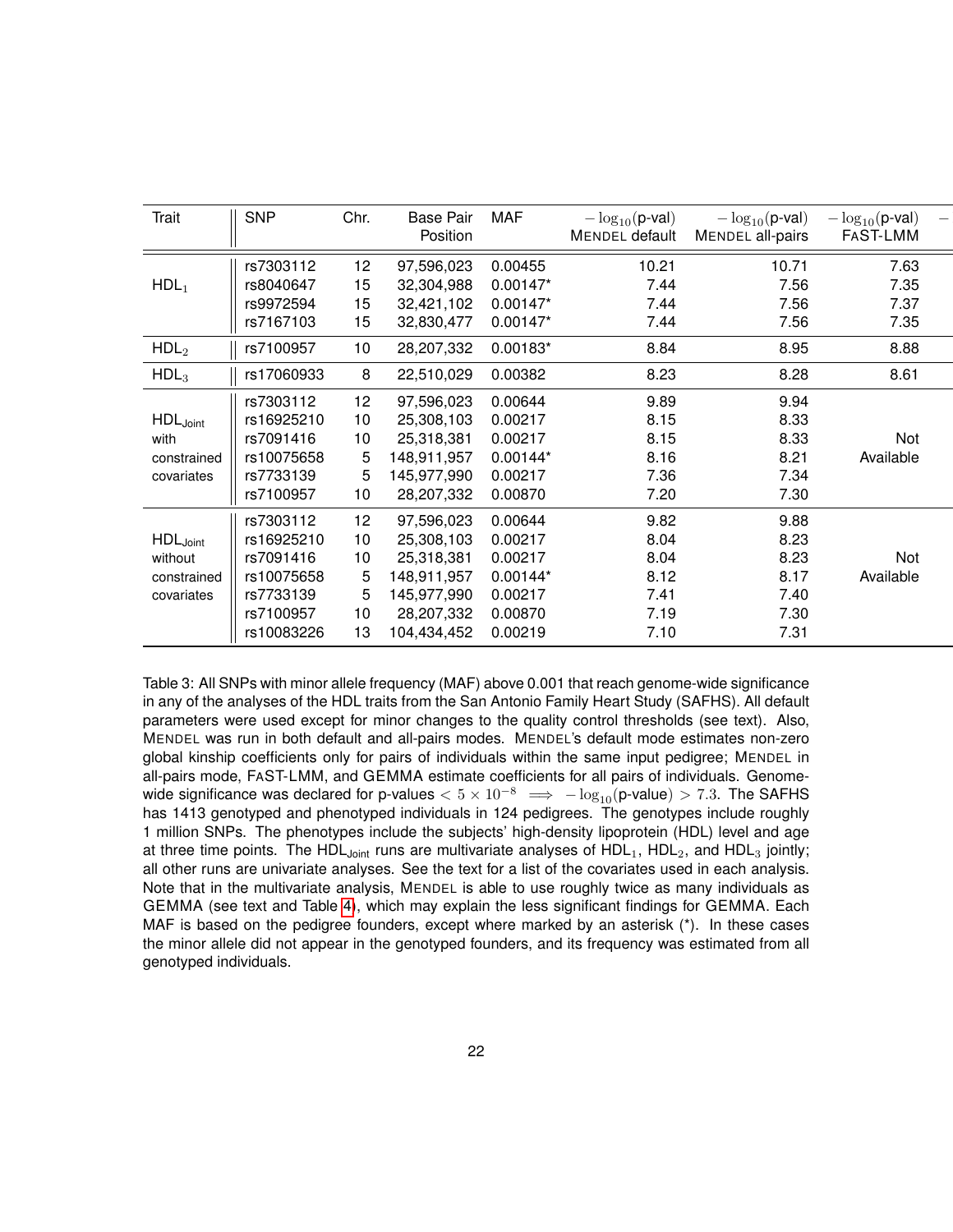

<span id="page-24-0"></span>Figure 1: The results of MENDEL's  $HDL<sub>1</sub>$  univariate analysis in the SAFHS data set with global kinship coefficients estimated for all pairs of individuals. Upper: The Manhattan plot graphs roughly one million SNPs against their  $-\log_{10}(\text{p-value})$ . The horizontal line is the genome-wide significance threshold,  $7.3 = -\log_{10}(5 \times 10^{-8})$ . Lower: The Q-Q plot graphs the observed  $-\log_{10}(\textsf{p-value})$  quantiles versus their expectations. The genomic control value of  $\hat{\lambda} = 1.006$  derived from this comparison suggests no systematic biases in the data or analysis.